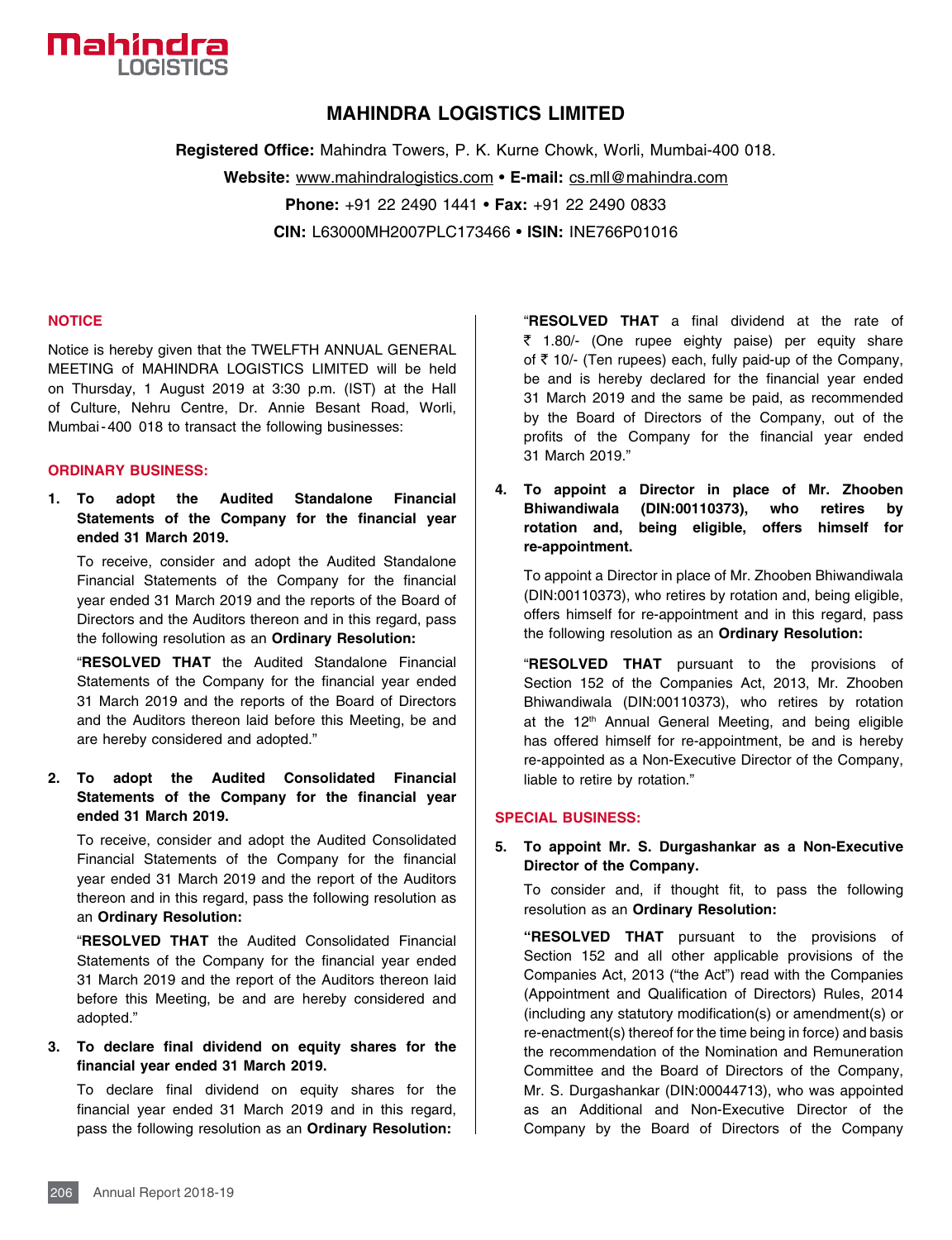with effect from 7 May 2019 pursuant to provisions of Section 161 of the Act and applicable provisions of the Articles of Association of the Company, and who holds office as an Additional Director up to the date of 12<sup>th</sup> Annual General Meeting of the Company, and who is eligible for being appointed and in respect of whom the Company has received a notice in writing from a Member under Section 160 of the Act, proposing his candidature for the office of a Non-Executive Director, be and is hereby appointed as a Non-Executive Director of the Company, liable to retire by rotation."

#### **6. To approve payment of remuneration to the Non-Executive Non-Independent Directors of the Company.**

To consider and, if thought fit, to pass the following Resolution as a **Special Resolution:**

 **"RESOLVED THAT** pursuant to Regulation 17(6) of the Securities and Exchange Board of India (Listing Obligations and Disclosure Requirements) Regulations, 2015 ("the Listing Regulations"), the Securities and Exchange Board of India (Share Based Employee Benefits) Regulations, 2014, Sections 197, 198 and others applicable provisions of the Companies Act, 2013 ("the Act") read with rules framed thereunder, other applicable laws/statutory provisions, if any, (including any statutory modification(s) or amendment(s) or re-enactment(s) thereof for the time being in force), applicable provisions of the Articles of Association of the Company, the Mahindra Logistics Employee Restricted Stock Unit Plan 2018 ("the RSU Plan") of the Company, subject to other approval(s), permission(s) and sanction(s) as may be necessary from time to time and such condition(s) and modification(s) as may be prescribed or imposed while granting such approval(s), permission(s) and sanction(s) and pursuant to approval of the Members vide special resolution passed at the 11<sup>th</sup> Annual General Meeting ("AGM") held on 2 August 2018 interalia approving the grant of upto 10,50,000 Restricted Stock Units ("RSUs") to the eligible employees and Directors of the Company and the eligible employees of its Holding Company and the approval of the Members granted on 27 July 2017, and basis the approval and recommendation of the Nomination and Remuneration Committee, the Audit Committee and the Board of Directors of the Company, consent of the Members of the Company be and is hereby accorded for grant of upto 80,000 RSUs to the Non-Executive Non-Independent Directors of the Company, from the overall limit of 10,50,000 RSUs already approved by the Members of the Company on 2 August 2018, such that the maximum number of RSUs that may be granted to the Non-Executive Non-Independent Directors of the Company in one or more tranches, in any one financial year shall not exceed 80,000 (Eighty Thousand) RSUs and

Notice of Annual<br>General Meeting<br>O (Eighty Thousand) in aggregate shall not exceed 80,000 (Eighty Thousand) RSUs, in such form, manner and terms as the Board of Directors of the Company (hereinafter referred to as the "Board" which term shall include the Nomination and Remuneration Committee or any Committee which the Board may have constituted or hereinafter constitute to exercise its powers including the powers conferred by this Resolution) may determine from time to time in accordance with the RSU Plan, notwithstanding that the total annual remuneration payable to all the Non-Executive Directors of the Company may exceed 1% or 3% of the net profits of the Company, as the case may be, as computed in the manner laid down in Section 198 of the Act, or any statutory modification(s) or re-enactment(s) thereof;

 **RESOLVED FURTHER THAT** the grant of upto 80,000 RSUs as aforesaid to the Non-Executive Non-Independent Directors of the Company shall be subject to vesting, exercise and such other terms and conditions as stated in the RSU Plan approved by the Members of the Company at their AGM held on 2 August 2018 and laid out in the explanatory statement of this Resolution;

 **RESOLVED FURTHER THAT** the Board be and is hereby authorised to do all such acts, deeds, matters and things as it may deem fit at its absolute discretion and to take all such steps as may be required in this connection including to seek all necessary approvals to give effect to this Resolution, to sign and execute all deeds, applications, documents, papers, forms, and writings that may be required, for and on behalf of the Company, to settle all such issues, questions, difficulties or doubts whatsoever that may arise and to take all such steps and decisions in this regard and to delegate all or any of its powers conferred by this Resolution to any Director(s) or to any Committee(s) and/or any Key Managerial Personnel or officer(s) of the Company as it may consider appropriate to give effect to this Resolution and for the matters connected therewith or incidental thereto."

#### **7. To approve entering into Material Related Party Transactions.**

To consider and, if thought fit, to pass the following Resolution as an **Ordinary Resolution:**

**• "RESOLVED THAT** pursuant to Regulation 23 of the Securities and Exchange Board of India (Listing Obligations and Disclosure Requirements) Regulations, 2015 ("the Listing Regulations"), the applicable provisions of the Companies Act, 2013 ("the Act") read with Rules made thereunder, other applicable laws/statutory provisions, if any, (including any statutory modification(s) or amendment(s) or re-enactment(s) thereof, for the time being in force),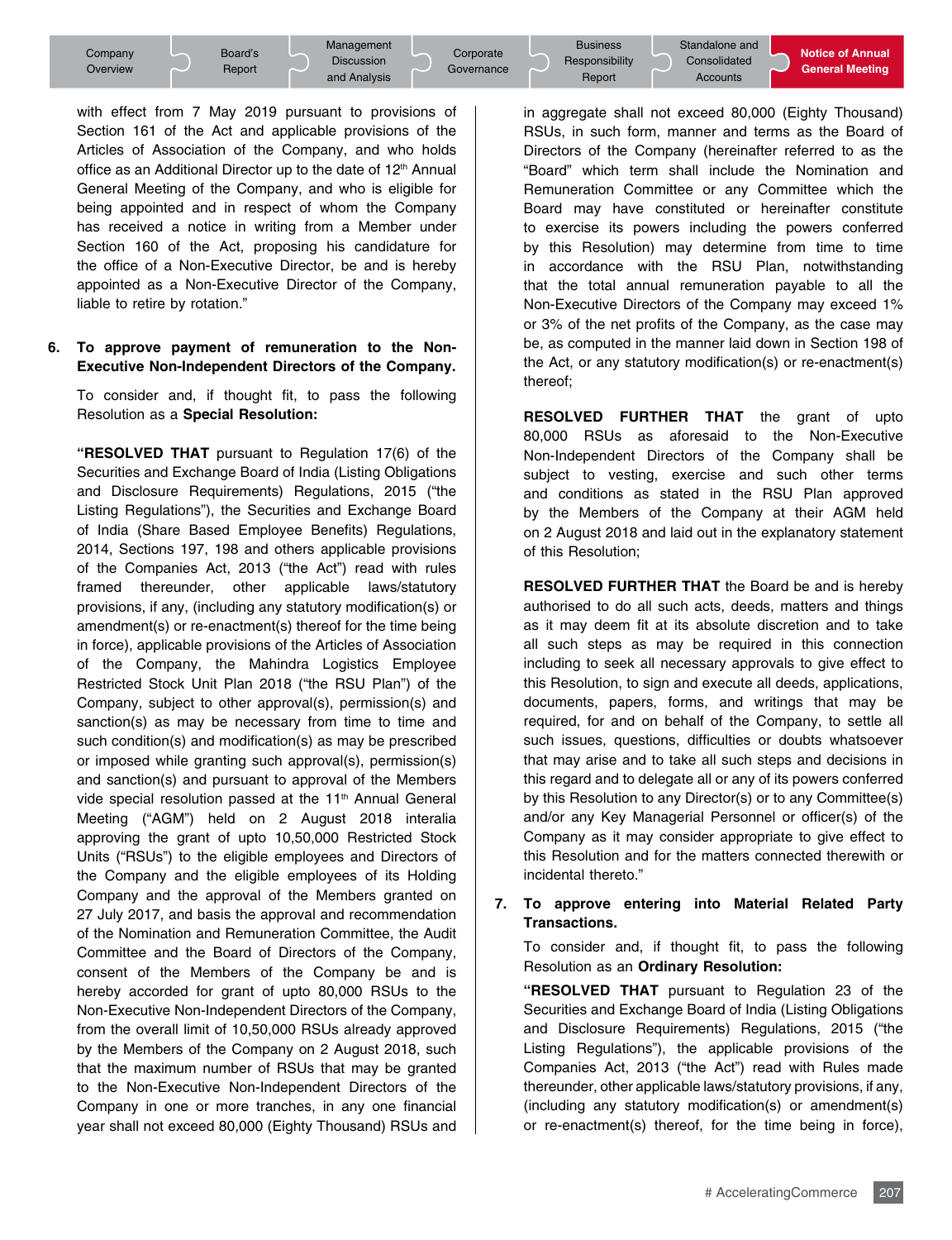

the Company's Policy on Materiality of and on dealing with Related Party Transactions, and subject to such approval(s), consent(s), permission(s) as may be necessary from time to time, and basis the approval and recommendation of the Audit Committee and the Board of Directors of the Company, approval of the Members of the Company be and is hereby accorded to enter/continue to enter into Material Related Party Contract(s)/Transaction(s)/ Arrangement(s)/ Agreement(s) with Mahindra & Mahindra Limited ("M&M"), the Holding Company of the Company, and a 'Related Party' under Section 2(76) of the Act and Regulation 2(1)(zb) of the Listing Regulations, in ordinary course of business and on arms length basis, in the nature of availing/rendering of any kind of service(s) including transportation, stores and line feed, pre-outbound, stock yard management, warehousing and warehouse management, payment(s)/reimbursement(s) against services availed/ rendered, payment(s) towards royalty for usage of Trade Mark/Trade name, shared IT and other services, purchase/ sale of asset(s), providing or availing loan(s)/advance(s), providing or availing guarantee(s) or security(ies) for loans taken/given by the Company, making of investment(s), sale, purchase or supply of goods or materials, selling or otherwise disposing of, or buying property(ies) of any kind, leasing of property(ies) of any kind, or any other transaction(s) for transfer of resources, services or obligations ("Related Party Transactions"), starting from 1 April 2019 and every financial year thereafter, such that the maximum value of the Related Party Transactions with M&M, in aggregate, does not exceed  $\bar{\tau}$  3,500 crores during any one financial year, notwithstanding that the Related Party Transactions entered/to be entered into, individually or taken together with previous transactions with M&M, during any one financial year exceed 10% of the annual audited consolidated turnover of the Company, on such terms and conditions as detailed in the explanatory statement to this Resolution and as may be mutually agreed between M&M and the Company;

 **RESOLVED FURTHER THAT** the Board of Directors of the Company ("the Board", which term shall be deemed to include the Audit Committee or any Committee which the Board may have constituted or hereinafter constitute to exercise its powers including the powers conferred by this Resolution) be and is hereby authorised to do all such acts, deeds, matters and things as it may deem fit at its absolute discretion and to take all such steps as may be required in this connection including to seek all necessary approvals to give effect to this Resolution, to sign and execute all deeds, agreements, contracts, applications, documents, papers, forms, and writings that may be required, for and on behalf of the Company, to settle all such issues, questions, difficulties or doubts whatsoever that may arise and to take all such steps and decisions in this regard and to delegate

all or any of its powers conferred by this Resolution to any Director(s) or to any Committee(s) and/or any Key Managerial Personnel or officer(s) of the Company as it may consider appropriate to give effect to this Resolution and for the matters connected therewith or incidental thereto."

> By order of the Board **For Mahindra Logistics Limited**

> > **Brijbala Batwal**  Company Secretary

#### **Registered Office:**

Mahindra Towers, P. K. Kurne Chowk, Worli, Mumbai - 400 018. CIN: L63000MH2007PLC173466 E-mail: cs.mll@mahindra.com Website: www.mahindralogistics.com Tel: +91 22 2490 1441; Fax: +91 22 2490 0833

Mumbai, 7 May 2019

#### **NOTES AND SHAREHOLDER INFORMATION:**

#### **1. Explanatory Statement**

Explanatory Statement pursuant to Section 102 of the Companies Act, 2013 ("the Act") setting out all material facts concerning the special businesses under Item Nos. 5 to 7 of the accompanying Notice, is annexed hereto.

 Further additional information with respect to Item Nos. 4 and 5 of this Notice, as required under Regulation 36(3) of the Securities and Exchange Board of India (Listing Obligations and Disclosure Requirements) Regulations, 2015 ("the Listing Regulations") and clause 1.2.5 of Secretarial Standard-2 on General Meetings ("SS-2") issued by The Institute of Company Secretaries of India, is also annexed to this Notice and shall be read as part of this Notice.

- **2. Proxy**
	- a. **A MEMBER ENTITLED TO ATTEND AND VOTE IS ENTITLED TO APPOINT ONE OR MORE PROXY(IES) TO ATTEND AND VOTE ON HIS/HER BEHALF AND SUCH PROXY(IES) NEED NOT BE MEMBER(S) OF THE COMPANY.**
	- b. A Proxy Form, in prescribed format (Form No. MGT-11), is being sent herewith, with instructions for filling, signing and submitting the same. The instrument of Proxy, in order to be effective, must be deposited with the Company at its registered office not less than forty-eight (48) hours before the commencement time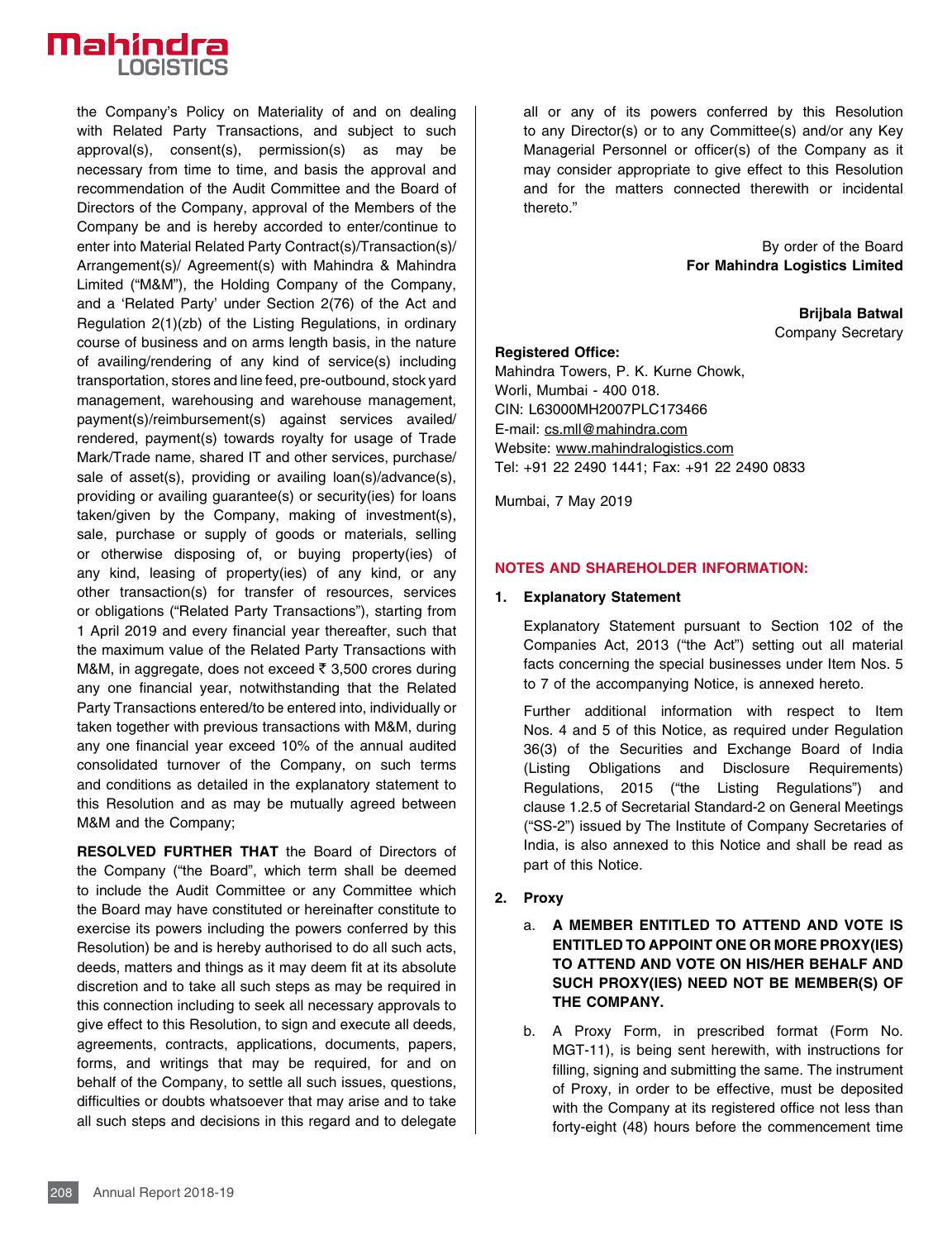of the 12<sup>th</sup> Annual General Meeting ("the Meeting") of the Company. The Proxy Form, if not complete in all respects, will be considered invalid.

- c. A person can act as a Proxy on behalf of Members not exceeding fifty (50) and holding in the aggregate not more than ten percent (10%) of the total share capital of the Company carrying voting rights. A Member holding more than ten percent (10%) of the total share capital of the Company carrying voting rights may appoint a single person as a Proxy and such person shall not act as a Proxy for any other Member.
- d. Proxy(ies) submitted on behalf of limited company(ies), body corporate(s), society(ies), etc. must be supported by an appropriate resolution/authority as applicable. The Proxy holder shall prove his/her identity at the time of attending the Meeting.

#### **3. Auditor Ratification**

The Members of the Company had, at their 10<sup>th</sup> Annual General Meeting held on 14 August 2017, approved the appointment of Deloitte Haskins & Sells LLP, Chartered Accountants, (Firm Registration No. 117366W/ W-100018) as the Statutory Auditor of the Company to hold office for a term of five (5) years commencing from the conclusion of the  $10<sup>th</sup>$  Annual General Meeting upto the conclusion of 15<sup>th</sup> Annual General Meeting of the Company to be held in the year 2022, subject to ratification at every Annual General Meeting as may be required under the Act from time to time.

 The requirement to place the matter relating to appointment of Auditors for ratification by Members at every Annual General Meeting is done away with vide notification dated 7 May 2018 issued by the Ministry of Corporate Affairs, New Delhi. Accordingly, no resolution is proposed for ratification of appointment of Auditors.

#### **4. Corporate Representations**

 Pursuant to the provisions of Section 113 of the Act, the Members who are Body corporates/companies and who intend to send their authorised representative(s) to attend the Meeting are requested to send, to the Company or upload on the e-voting portal www.evotingindia.com, a certified copy of the Resolution, of its Board of Directors or other governing body, authorising such representative(s) along with the respective specimen signature(s) of those representative(s) authorised to attend and vote on their behalf at the Meeting.

## **5. Registrar and Share Transfer Agent**

 The Company's Registrar and Share Transfer Agent for its share registry work (physical and dematerialised) is Link Intime India Private Limited.

Link Intime India Private Limited ("Link Intime") Unit: Mahindra Logistics Limited Address: C-101, 1<sup>st</sup> Floor, 247 Park, L. B. S. Marg, Vikhroli (West), Mumbai-400 083. E-mail ID: rnt.helpdesk@linkintime.co.in Phone: +91 22 4918 6000 / 6200

 Queries relating to the equity shares of the Company or other correspondence may be addressed to the Company's Registrar and Share Transfer Agent: Link Intime at their correspondence details given above or to the Company's investor desk at: cs.mll@mahindra.com.

## **6. Dividend on equity shares for the financial year ended 31 March 2019**

 The Final Dividend on equity shares for the financial year ended 31 March 2019 as recommended by the Board of Directors of the Company, if declared at the Meeting would be paid/dispatched to those Members:

- (i) Whose names appears as Beneficial Owners as at the end of business hours on Wednesday, 24 July 2019 in the list of beneficial owners to be furnished by National Securities Depository Limited and Central Depository Services (India) Limited in respect of the equity shares held in dematerialised form; and
- (ii) Whose names appears as Members in the Register of Members of the Company on Wednesday, 24 July 2019 in respect of the equity shares held in physical form.

## **7. Book Closure**

 The Register of Members and Share Transfer books of the Company will remain closed from Thursday, 25 July 2019 to Thursday, 1 August 2019 (both days inclusive) for determining the entitlement of the Shareholders to the Final Dividend for the financial year 2018-19, if declared and approved at the Meeting.

## **8. Unpaid and Unclaimed Dividend**

- a. In terms of the applicable provisions of the Act read with the Investor Education and Protection Fund Authority (Accounting, Audit, Transfer and Refund) Rules, 2016 ("the IEPF Rules"), dividend(s) which are unpaid and unclaimed for a period of seven years are required to be transferred to the Investor Education and Protection Fund ("IEPF") administered by the Central Government.
- **•** b. Members are hereby informed that from the Final Dividend declared by the Company at the 11<sup>th</sup> Annual General Meeting for the financial year 2017-18, an amount of  $\bar{\tau}$  32,883/- is lying unpaid and unclaimed as on 31 March 2019.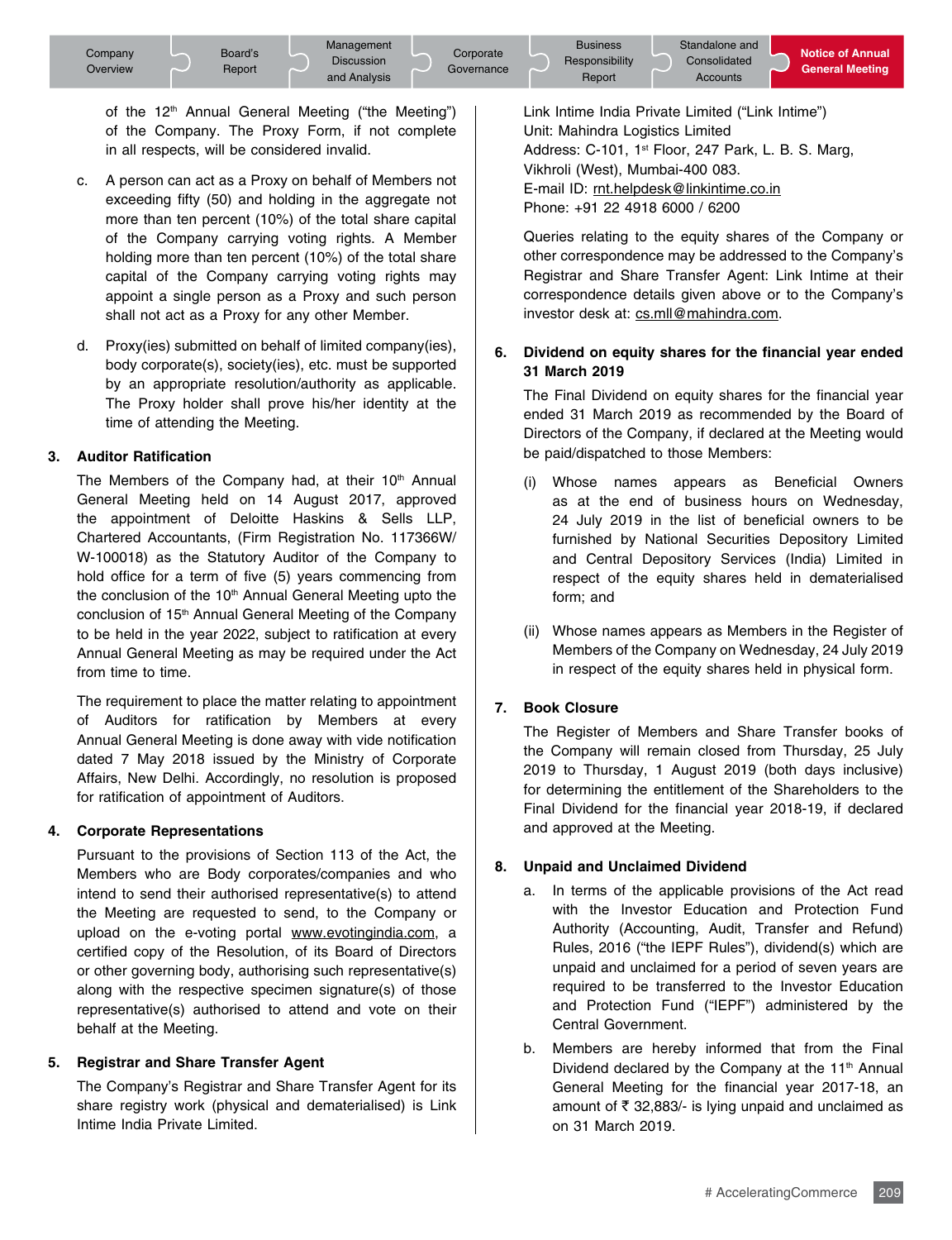

 The last date for claiming the said unpaid and unclaimed dividend is as under:

| <b>Financial year</b><br>ended | Date of<br>declaration of<br>dividend | Last date for<br>claiming unpaid and<br>unclaimed dividend |
|--------------------------------|---------------------------------------|------------------------------------------------------------|
| 31 March 2018                  | 2 August 2018                         | 5 September 2025                                           |

 The Company has uploaded the Shareholder-wise details of said unpaid and unclaimed amounts lying with the Company as on 31 March 2019 on the website of the Company at: http://www.mahindralogistics.com/ investor/shareholder-information

- c. **Members who have not encashed their dividend so far in respect of the aforesaid period, are requested to make their claim to Link Intime, the Company's Registrar and Share Transfer Agent well in advance of the above due date.**
- d. Further, pursuant to the provisions of Section 124 of the Act read with the IEPF Rules, all shares on which dividend has not been paid or claimed for seven consecutive years or more shall be transferred to IEPF Authority as notified by the Ministry of Corporate Affairs.

 As on 31 March 2019, no shares on which dividend has not been paid or claimed for seven consecutive years or more and no unpaid and unclaimed Dividend of earlier years, has been transferred or is due to be transferred to the IEPF during the financial year 2019-20 in terms of the applicable provisions of the Act read with the IEPF Rules, as amended from time to time.

#### **9. Nomination**

 Members can avail facility of nomination in respect of equity shares held by them pursuant to Section 72 of the Act and rules made thereunder.

 **Members holding equity shares in dematerialised form** may contact their respective Depository Participant for availing this facility.

**Members holding equity shares in physical form** desiring to avail this facility may send their nominations in the prescribed Form No. SH-13 duly filled in to Link Intime at the above-mentioned address.

#### **10. Request for updation of Bank Mandate for payment of Dividend**

a. The Securities and Exchange Board of India ("SEBI") has made it mandatory for all companies to use the bank account details furnished by Depositories and maintained by the Registrar and Share Transfer Agent for payment of dividend to Members electronically.

In the absence of details for electronic payment or in cases where electronic payments have failed/rejected by the Bank, the Company would issue Dividend warrants/ cheques and print the bank account details, as available, on instrument of payment of dividend.

b. The Company is pleased to extend the facility of electronic credit of dividend directly to respective bank accounts of the Members through Electronic Clearing Services (ECS)/National Electronic Clearing Services (NECS)/Real Time Gross Settlement (RTGS)/Direct Credit, etc.

 This will facilitate the remittance of the dividend amounts directly to the Bank Account of the Members electronically, as directed by SEBI.

c. **Members are requested to update their Bank Account Number, including 9 Digit MICR Code and 11-digit IFSC Code, E-mail ID and Mobile Number.** 

 Updation of E-mail IDs and Mobile No(s) will enable sending communication(s) relating to credit of dividend, unpaid and unclaimed dividend, etc.

- d. **Members holding equity shares in dematerialised form** are requested to update their Bank Account details with their respective Depository Participant in case of any change therein. The Company or Link Intime cannot act on any request received directly from the Members holding equity shares in dematerialised form for any change of Bank particulars. Such changes are to be intimated only to the Depository Participants of the Members. Further instructions, if any, already given by the Members in respect of equity shares held in physical form will not be automatically applicable to equity shares held in dematerialised mode.
- e. **Members holding equity shares in physical form** can update their Bank Account details, in case of any change therein, by submitting a written request quoting their folio number along with original cancelled cheque bearing their name on it or bank passbook/statement attested by their Bank to Link Intime at C-101, 1<sup>st</sup> Floor, 247 Park, L B S Marg, Vikhroli (West), Mumbai-400083 or through e-mail on rnt.helpdesk@linkintime.co.in.

#### **11. Transfer of securities only in demat mode**

- a. SEBI has effective 1 April 2019 mandated that, securities of a listed company can be transferred in dematerialized form only.
- b. Accordingly, Members of the Company are requested to note that, with effect from 1 April 2019:
	- (i) Requests for effecting transfer of equity shares of the Company shall not be processed unless such equity shares are held in dematerialized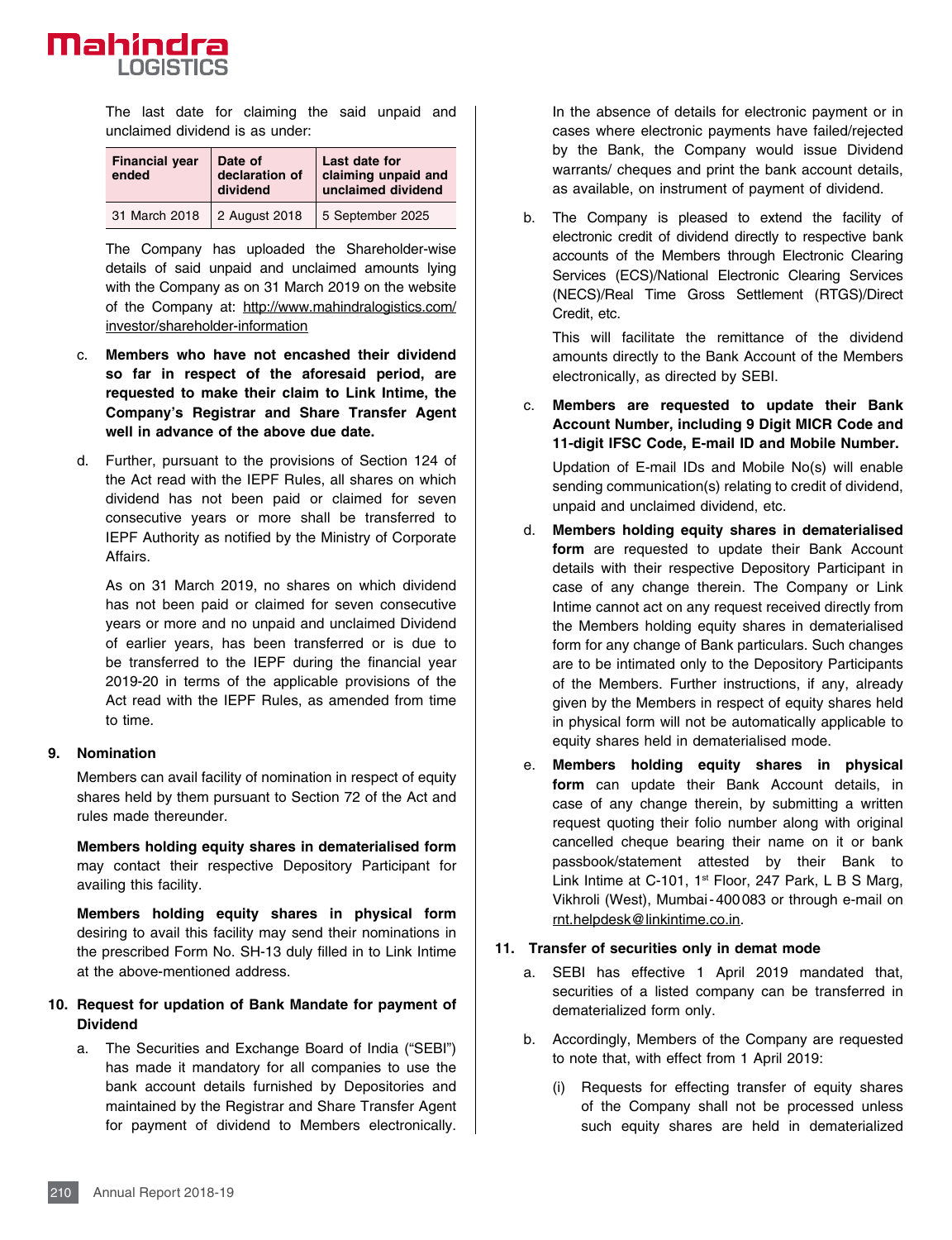form with a Depository Participant. Accordingly, any Shareholder holding equity shares in physical form after 1 April 2019, desirous of transferring his equity shares can do so only after the equity shares are dematerialized. However, this does not prohibit a Shareholder from holding equity shares in physical form even after 1 April 2019;

 (ii) Only transmission or transposition requests shall be processed in physical form.

 The Company in this regard has sent letters and reminders to its Shareholders holding equity shares in physical form informing them about the above requirement.

#### **We request all Shareholder(s) holding equity shares in physical form to dematerialize their holdings at the earliest.**

 Process for dematerialisation is available on the website of the Company: http://www.mahindralogistics.com/investor/shareholderinformation and websites of the Depository Participant.

#### **12. Dispatch of Notice and Annual Report through electronic means**

 Pursuant to Sections 101 and 136 of the Act read with rules framed thereunder and Regulation 36(1) of the Listing Regulations, the Notice calling the Meeting along with the Annual Report 2018-19, Attendance Slip and Proxy Form is being sent by electronic mode to those Members whose e-mail address is registered with the Company or Depository Participant(s) or Link Intime, the Company's Registrar and Share Transfer Agent, unless the Members have requested for physical copy of the same. For Members who have not registered their e-mail address, physical copies would be sent by the permitted mode.

 Members may note that the Annual Report 2018-19 along with Notice of the Meeting, Attendance Slip and Proxy Form are available on the website of the Company: http:// www.mahindralogistics.com/investor/financial-information.

 **Even after registering for e-communication, Members are entitled to receive such communication in physical form, upon making a written request for the same, by permitted mode free of cost.** For any communication, the Members may send a request to Link Intime's e-mail address: rnt.helpdesk@linkintime.co.in or to the Company's investor e-mail address: cs.mll@mahindra.com.

 Members are requested to bring their copy of the Annual Report and Attendance Slip enclosed in the Annual Report along with a valid photo identity proof for verification purpose to the Meeting.

#### **13. Green Initiative**

 **Members are requested to support the GREEN Initiative by registering/updating their e-mail address with the Depository Participant (in case of equity shares held in dematerialised form) or with Link Intime (in case of equity shares held in physical form).**

 This initiative would enable the Members to receive Company communications promptly besides protecting the environment by reducing consumption of paper.

## **14. Request for updating contact and others details**

Members are requested to:

- a. **Intimate respective Depository Participant, of the changes, if any, in their registered address, contact numbers or e-mail id at an early date, in case of equity shares held in dematerialised form;**
- b. Intimate to the Company's Registrar and Share Transfer Agent - Link Intime, changes, if any, in their registered address, contact numbers and e-mail id at an early date, in case shares held in physical form;
- c. Quote their DP ID and Client ID/folio number in all correspondence;
- d. To prevent fraudulent transactions, Members are advised to exercise due diligence and notify the Company of any change in address or demise of any Member as soon as possible. Members are also advised not to leave their demat account(s) dormant for long.

#### **15. Voting**

- a. In compliance with provisions of Section 108 of the Act, Rule 20 of the Companies (Management and Administration) Rules, 2014, Regulation 44 of the Listing Regulations and SS-2 as amended from time to time, the Company is pleased to provide its Members facility to exercise their right to vote on resolutions proposed to be considered and transacted at the Meeting by electronic means.
- b. The facility of casting the votes by the Members using an electronic voting system from a place other than venue of the Meeting ("remote e-voting") will be provided by Central Depository Services (India) Limited ("CDSL").

| <b>Cut-off date</b><br>for Voting | <b>Remote e-voting</b>                                                                               | Voting at<br>the Meeting                                                    |
|-----------------------------------|------------------------------------------------------------------------------------------------------|-----------------------------------------------------------------------------|
| Thursday,<br>25 July<br>2019      | From 9:00 a.m. (IST)<br><b>Sunday, 28 July 2019</b><br>to 5:00 p.m. (IST)<br>Wednesday, 31 July 2019 | On<br><b>Thursday</b><br>1 August<br>2019 at the<br>venue of the<br>Meetina |

**• Note: A Member can opt for only single mode of voting i.e. through remote e-voting or voting**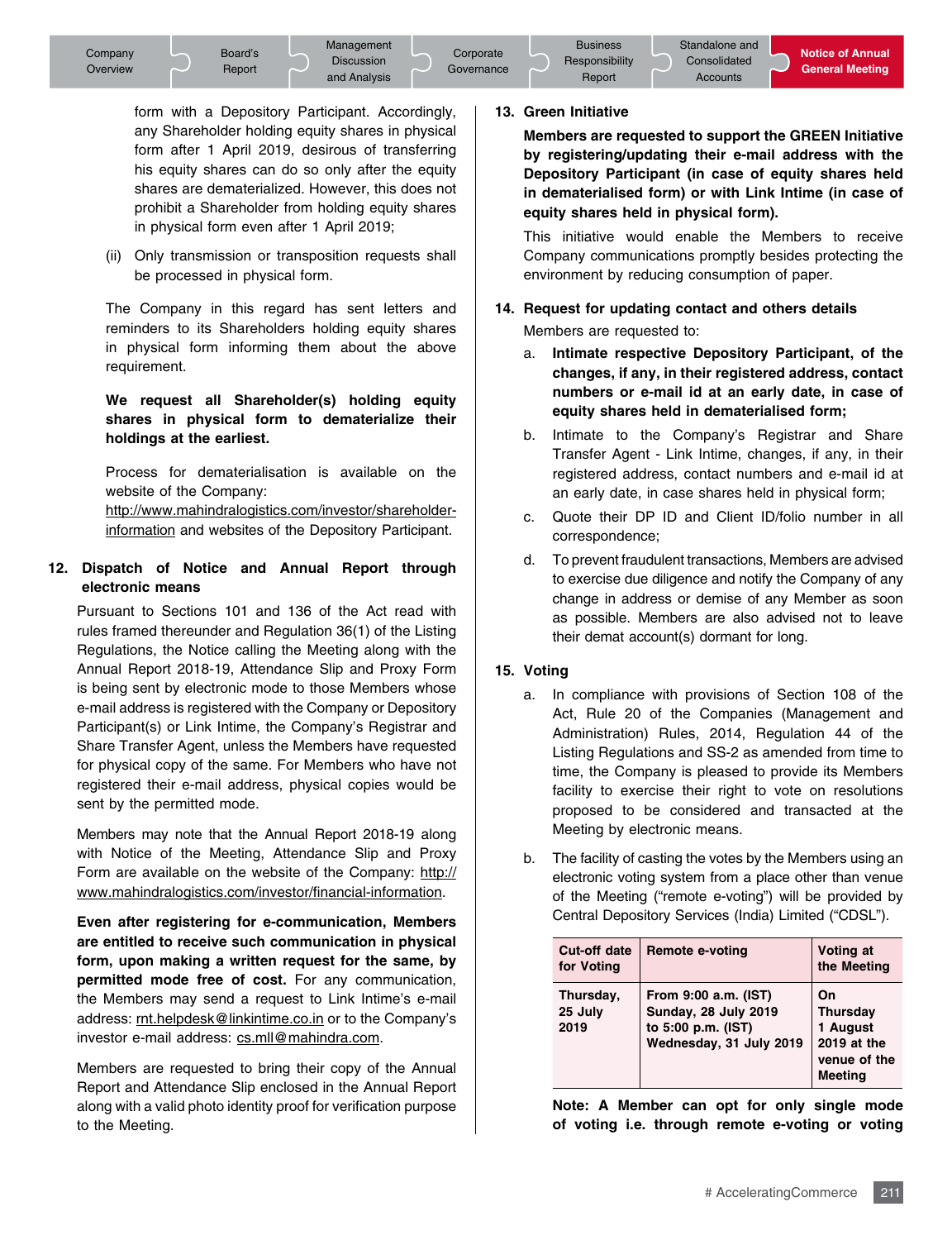

**at the venue of the Meeting. Members who have already cast their votes by remote e-voting are eligible to attend the Meeting. However, these Members are not entitled to cast their vote again at the Meeting.**

- c. The facility for voting through electronic voting ("e-voting") or voting through ballot paper shall also be made available at the Meeting and the Members attending the Meeting who have not cast their votes by remote e-voting shall only be able to exercise their voting right at the Meeting.
- d. **Once the vote on a resolution is cast by a Member, the Member shall not be allowed to change it subsequently or cast the vote again.**
- e. **The instructions for Members voting electronically are as under:**
	- (i) **Commencement of remote e-voting: From 9.00 a.m. (IST) on Sunday, 28 July 2019 and End of remote e-voting: Upto 5:00 p.m. (IST) on Wednesday, 31 July 2019.** At the end of the remote e-voting period, the remote e-voting facility shall forthwith be blocked by CDSL and Members shall not be allowed to vote through remote e-voting beyond the said date and time.
	- (ii) During this period Members of the Company, holding shares either in physical form or in dematerialized form, as on the **cut-off date of Thursday, 25 July 2019,** may cast their vote electronically.
	- (iii) Only persons whose name is recorded in Register of Members or Register of Beneficial holders maintained with the Depositories as on cut-off date i.e. **Thursday, 25 July 2019** shall be entitled to avail the facility of remote e-voting as well as voting at the Meeting.
	- (iv) A person who is not a 'Member' as on cut-off date should treat this Notice for information purposes only.

 Provided further that a Member may participate in the Meeting even after exercising his/her right to vote through remote e-voting but shall not be allowed to vote again.

#### f. **Process for remote e-voting**

- (i) **Website**
	- For casting votes, the Members should log on to the CDSL e-voting website www.evotingindia.com
	- Click on Shareholders/Members.
- (ii) **User ID**
	- a. For CDSL: 16 digits beneficiary ID,
	- b. For NSDL: 8 Character DP ID followed by 8 Digits Client ID,
	- c. Members holding equity shares in Physical Form should enter Folio Number registered with the Company.
	- Next enter the Image Verification as displayed and Click on Login.

#### (iii) **Password**

- If you are holding equity shares in demat form and had logged on to www.evotingindia.com and voted on an earlier voting of any company, then your existing password is to be used.
- **First-Time User,** please follow the steps given below:

|                                                                    | Members holding equity<br>For<br>shares in Demat Form or Physical<br>Form                                                                                                                                                                                                                                                                                                             |  |  |
|--------------------------------------------------------------------|---------------------------------------------------------------------------------------------------------------------------------------------------------------------------------------------------------------------------------------------------------------------------------------------------------------------------------------------------------------------------------------|--|--|
| <b>PAN</b>                                                         | Enter your 10-digit alpha-numeric<br>issued by Income<br>Tax<br>PAN<br>Department (Applicable for both<br>demat shareholders as well<br>as<br>physical shareholders)<br>Members who have not updated<br>their PAN with the Depository<br>Participant/the Company are<br>requested to use the sequence<br>number which is printed on<br>attendance slip indicated in the<br>PAN field. |  |  |
|                                                                    |                                                                                                                                                                                                                                                                                                                                                                                       |  |  |
| Dividend<br>Bank<br>Details<br><b>OR</b> Date<br>of Birth<br>(DOB) | Enter the Dividend Bank Details or<br>Date of Birth (in dd/mm/yyyy format)<br>as recorded in your demat account<br>or in the Company records in order<br>to login.                                                                                                                                                                                                                    |  |  |
|                                                                    | the details<br>lf -<br>hoth<br>not<br>are<br>recorded with the Depository or<br>the Company please enter the<br>Member id/folio number in<br>the<br>Dividend Bank details field<br>as<br>mentioned in instruction (ii).                                                                                                                                                               |  |  |

- If a demat account holder has forgotten the login password then enter the User ID and the image verification code and click on Forgot Password and enter the details as prompted by the system.
- After entering these details appropriately, click on "SUBMIT" tab.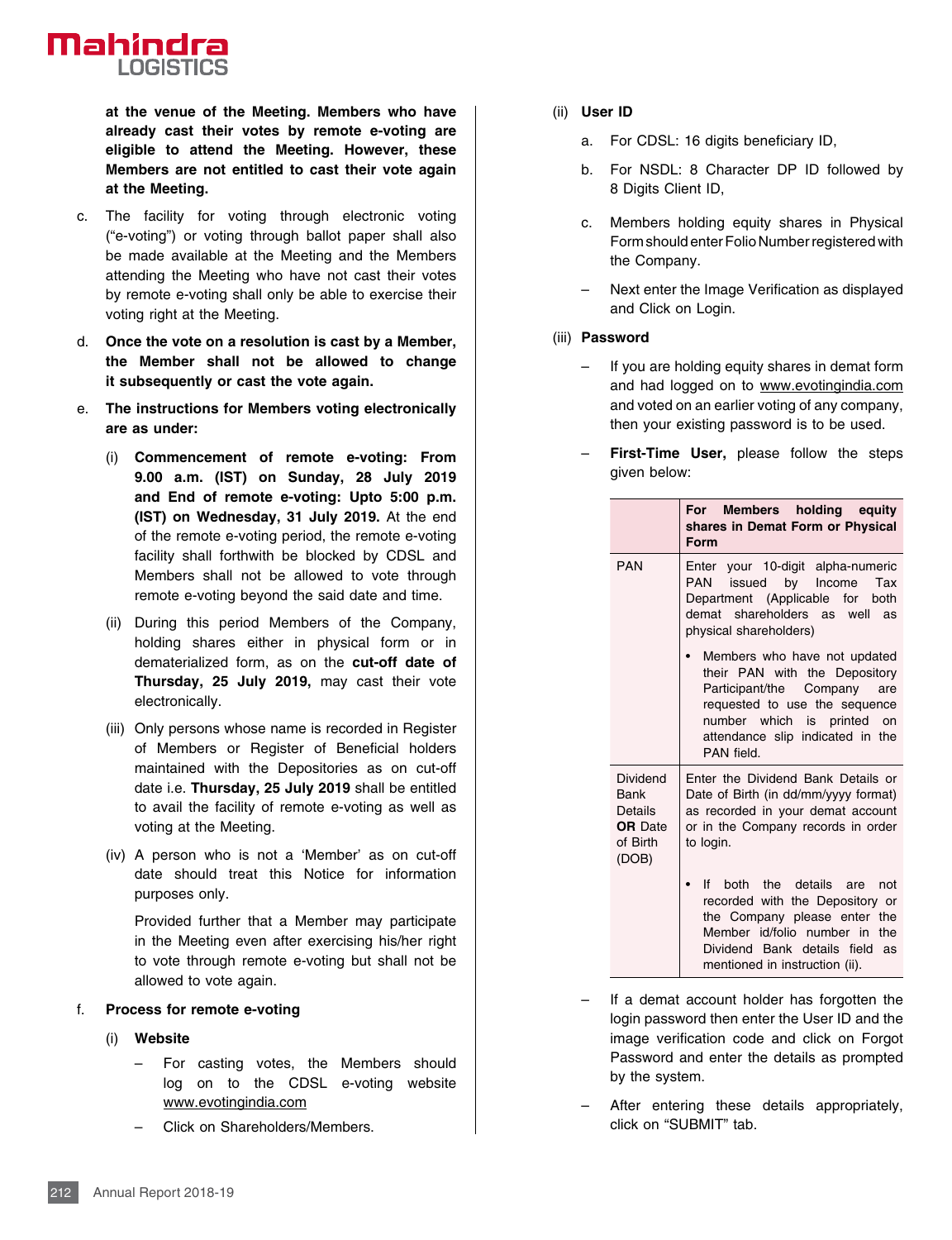Management Discussion and Analysis

Corporate **Governance** 

- Members holding equity shares in physical form will then directly reach the Company selection screen. However, Members holding shares in demat form will now reach 'Password Creation' menu wherein they are required to mandatorily enter their login password in the new password field. Kindly note that this password is to be also used by the demat holders for voting for resolutions of any other company on which they are eligible to vote, provided that company opts for e-voting through CDSL platform. It is strongly recommended not to share your password with any other person and take utmost care to keep your password confidential.
- For Members holding shares in physical form, the details can be used only for e-voting on the resolutions contained in this Notice.

## (iv) **Cast your votes**

- Click on the EVSN for **Mahindra Logistics Limited-190611005.**
- On the voting page, you will see "RESOLUTION DESCRIPTION" and against the same the option "YES/NO" for voting. Select the option YES or NO as desired. The option YES implies that you assent/agree to the Resolution and option NO implies that you dissent/disagree to the Resolution.
- Click on the "RESOLUTIONS FILE LINK" if you wish to view the entire Resolution details.
- After selecting the Resolution, you have decided to vote on, click on "SUBMIT". A confirmation box will be displayed. If you wish to confirm your vote, click on "OK", else to change your vote, click on "CANCEL" and accordingly modify your vote.
- Once you "CONFIRM" your vote on the Resolution, you will not be allowed to modify your vote.
- You can also take a print of the votes cast by clicking on "Click here to print" option on the Voting page.

## (v) **Note for Non-Individual Members and Custodians**

 – Non-Individual Members (i.e. other than Individuals, HUF and NRI etc.) and Custodian are required to log on to www.evotingindia.com and register themselves as Corporates.

- Notice of Annual<br>General Meeting<br>Begistration Form – A scanned copy of the Registration Form bearing the stamp and sign of the entity should be emailed to helpdesk.evoting@ cdslindia.com
- After receiving the login details a Compliance User should be created using the admin login and password. The Compliance User would be able to link the account(s) for which they wish to vote on.
- The list of accounts linked in the login should be mailed to helpdesk.evoting@cdslindia.com and on approval of the accounts they would be able to cast their vote.
- A scanned copy of the Board Resolution and Power of Attorney (POA) which they have issued in favour of the Custodian, if any, should be uploaded in PDF format in the system and e-mailed to scrutinisers@mmjc.in for the Scrutinizer to verify the same.

## (vi) **Contact details in case of e-voting grievances**

 In case you have any queries or issues or grievances regarding remote e-voting, you may refer the Frequently Asked Questions ("FAQs") and e-voting manual available at www.evotingindia. com under help section or write an email to helpdesk.evoting@cdslindia.com or call on toll free no. 1800225533 or contact Mr. Rakesh Dalvi, Deputy Manager, CDSL, A-Wing, 25<sup>th</sup> Floor, Marathon Futurex, Mafatlal Mills Compounds, N. M. Joshi Marg, Lower Parel (East), Mumbai-400 013 at +91 22 2305 8542.

## (vii) **CDSL Mobile App for voting:**

 Members can also cast their vote using CDSL's mobile app m-Voting available for android based mobiles. The m-Voting app can be downloaded from Google Play Store, Apple and Windows phone. Please follow the instructions as prompted by the mobile app while voting on your mobile.

## g. **Voting at venue of the Meeting:**

 The Members, who have not cast their vote through remote e-voting can exercise their voting rights at the Meeting. The Company will make necessary arrangements in this regard at the venue of the Meeting. The facility for voting through electronic voting system or through ballot paper shall be made available at the Meeting.

ames<br>213 In case of joint holders attending the Meeting, only such joint holder who is higher in the order of names will be entitled to vote.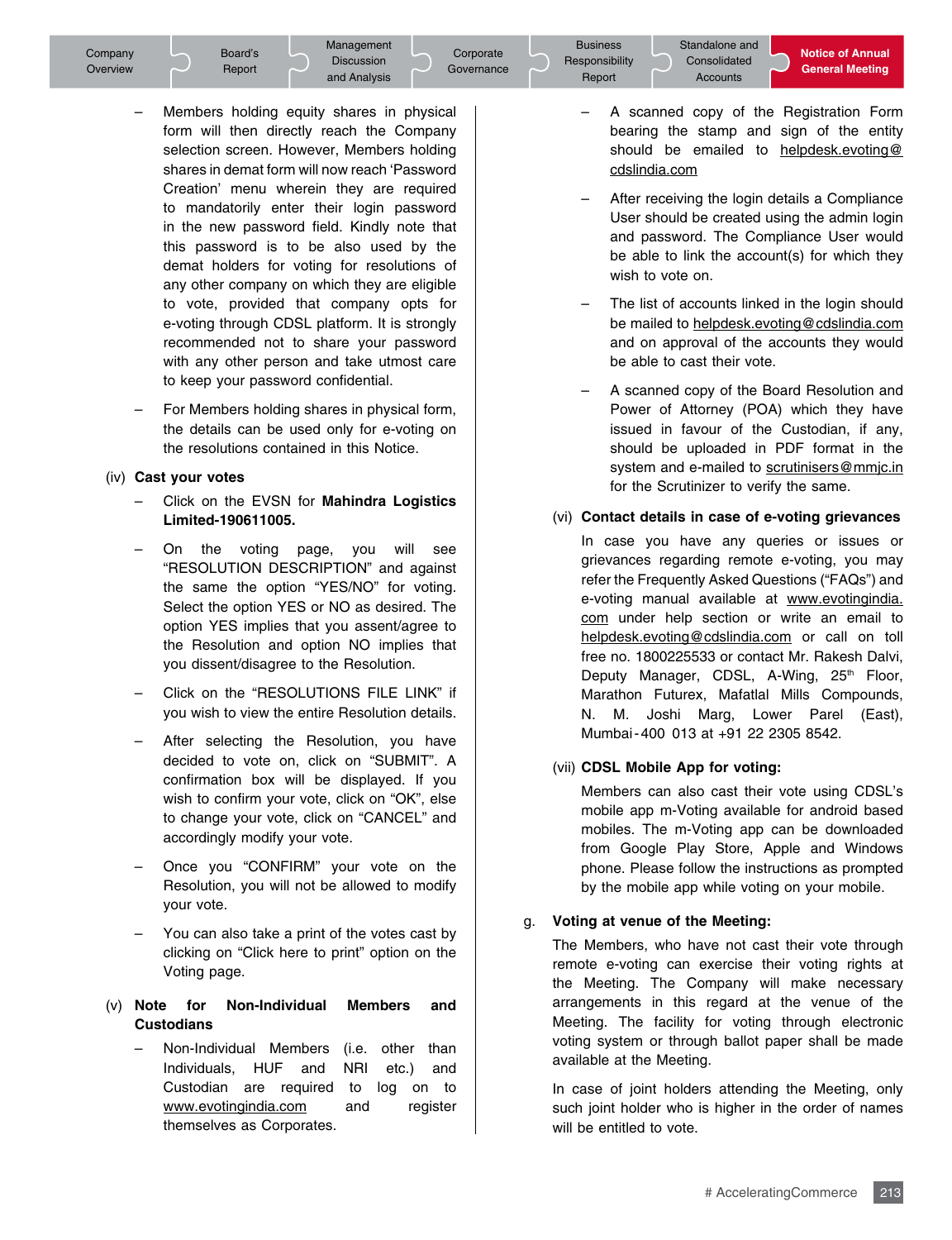# **Mahindra LOGISTICS**

#### **16. Scrutiniser for voting**

 Mr. Makarand Joshi of M/s. Makarand M Joshi & Co., Practising Company Secretaries, (Membership No.: F5533) has been appointed as Scrutiniser to scrutinize the voting process through remote e-voting and voting at the Meeting venue (through electronic voting or through ballot paper) in a fair and transparent manner.

#### **17. Voting Results**

 The voting results shall be declared not later than forty-eight hours from the conclusion time of the Meeting. The results declared along with the Scrutiniser's Report will be placed on the website of the Company at www.mahindralogistics.com and the website of CDSL at: www.evotingindia.com immediately after the result is declared by the Chairman or any other person authorised by the Board in this regard and will simultaneously be sent to BSE Limited and National Stock Exchange of India Limited, where equity shares of the Company are listed and shall be displayed at the Registered Office as well as the Corporate Office of the Company.

#### **18. Inspection of relevant documents**

- a. All relevant documents referred to in this Notice are available for inspection in physical or in electronic form during specified business hours (10:00 a.m. (IST) to 1:00 p.m. (IST)) at the Registered Office of the Company and copies thereof shall also be made available for inspection in physical or electronic form at the Corporate Office of the Company at 1A & 1B, 4th Floor, Techniplex I, Techniplex Complex, Veer Savarkar Flyover, Goregaon (West), Mumbai-400 062 and also at the Meeting.
- b. The Register of Directors and Key Managerial Personnel and their shareholding maintained under Section 170 of the Act and the Register of Contracts and Arrangements in which Directors are interested maintained under Section 189 of the Act, shall be made available for inspection at the commencement of the Meeting and shall remain open and accessible to the Members during the continuance of the Meeting.

#### **19. Queries**

 Queries on Financial Statements and proposals in this Notice, if any, may be sent to the Company at cs.mll@mahindra.com at least seven (7) days in advance of the Meeting so as to enable the Board/ Management to respond suitably.

#### **20. Route Map to reach the venue of the Meeting**

 As per the requirements of SS-2, a route map showing directions to reach the venue of the Meeting is given at the end of this Notice.

 Prominent Landmark to reach the venue is Nehru Planetarium, Worli.

### **21. Request to Members**

**As detailed in notes above, we earnestly appeal all the Members to:**

- **a. Update their Bank Account details with their respective Depository Participant/Link Intime for seamless payment of Dividend through electronic mode;**
- **b. Support the GREEN Initiative by registering/ updating their e-mail address with the Depository Participant for receipt of Annual Reports and other communications through e-mail;**
- **c. Cast their votes through remote e-voting or at the venue of the Meeting.**

By order of the Board **For Mahindra Logistics Limited**

> **Brijbala Batwal**  Company Secretary

#### **Registered Office:**

Mahindra Towers, P. K. Kurne Chowk, Worli, Mumbai-400 018. CIN: L63000MH2007PLC173466 E-mail: cs.mll@mahindra.com Website: www.mahindralogistics.com Tel: +91 22 2490 1441; Fax: +91 22 2490 0833

Mumbai, 7 May 2019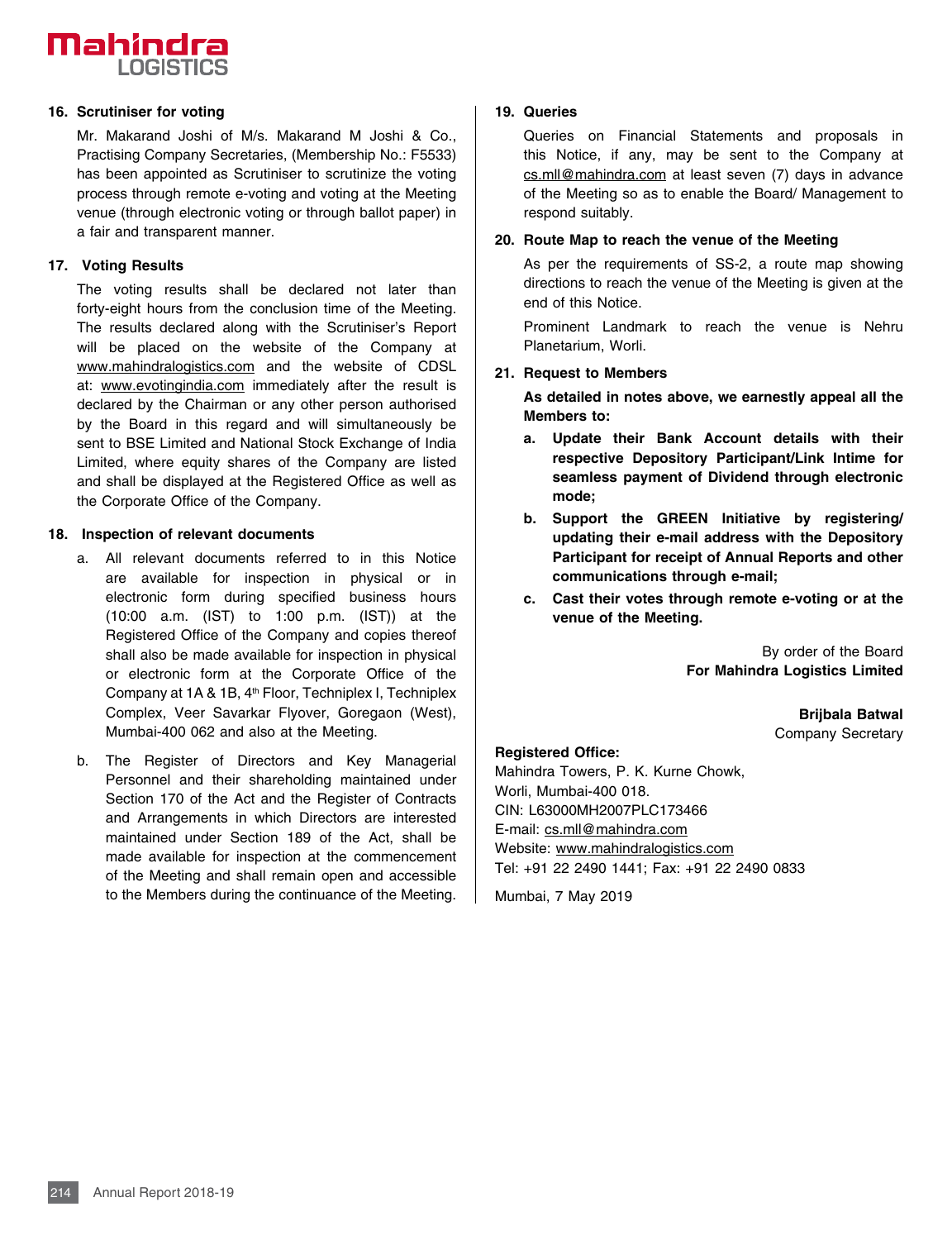## **EXPLANATORY STATEMENT IN RESPECT OF SPECIAL BUSINESSES PURSUANT TO SECTION 102 OF THE COMPANIES ACT, 2013**

In conformity with the provisions of Section 102 of the Companies Act, 2013 and the Secretarial Standard-2 on General Meetings issued by the Institute of Company Secretaries of India, the following Explanatory Statement and annexure thereto setting out all material facts relating to the Special Businesses at Item Nos. 5 to 7 mentioned in the accompanying Notice, should be taken as forming part of this Notice.

#### **Item No. 5**

## **To appoint Mr. S. Durgashankar as a Non-Executive Director of the Company**

Pursuant to provisions of Section 152 of the Companies Act 2013 ("the Act"), the Board of Directors of the Company basis the recommendation of the Nomination and Remuneration Committee of the Board, approved the appointment of Mr. S. Durgashankar (DIN:00044713), as an Additional and Non-Executive Director on the Board of the Company, with effect from 7 May 2019 liable to retire by rotation, subject to the approval of the Members of the Company.

In accordance with the provisions of Section 161 of the Act read with the applicable rules made thereunder, Mr. S. Durgashankar being an Additional Director, holds office upto the date of the 12<sup>th</sup> Annual General Meeting of the Company and is eligible to be appointed as a Non-Executive Director of the Company.

Mr. S. Durgashankar is not disqualified from being appointed as a Non-Executive Director in terms of Section 164 of the Act read with applicable rules made thereunder and has given his consent to act as a Non-Executive Director of the Company. Mr. S. Durgashankar is not debarred from holding the office of a Director by virtue of any SEBI order or order of any other such authority. The Company has received a notice in writing from a Member of the Company under Section 160 of the Act proposing the candidature of Mr. S. Durgashankar for the office of a Non-Executive Director of the Company.

Pursuant to the terms and conditions of appointment, Mr. S. Durgashankar will not be entitled to any remuneration including ESOPs/Restricted Stock Units of the Company under the existing ESOP Scheme/Mahindra Logistics Employee Restricted Stock Unit Plan 2018 of the Company.

Mr. S. Durgashankar does not hold any equity shares of the Company as on date of this Notice and is not related to any Directors or Key Managerial Personnel ("KMP") of the Company.

Brief profile, other details and terms and conditions of appointment of Mr. S. Durgashankar as stipulated under Regulation 36 of the Securities and Exchange Board of India

(Listing Obligations and Disclosure Requirements) Regulations, 2015 and the Secretarial Standard – 2 on General Meetings issued by the Institute of Company Secretaries of India are provided in the Annexure to this Explanatory Statement and should be taken as part thereof.

Mr. S. Durgashankar is interested in this Resolution as it pertains to his appointment as a Non-Executive Director of the Company. The relatives of Mr. S. Durgashankar may be deemed to be interested in this resolution to the extent of their shareholding, if any, in the Company.

Save and except for Mr. S. Durgashankar, none of the other Directors, KMP and their respective relatives are concerned or interested, financially or otherwise, in the Resolution mentioned at Item No. 5 of the Notice. None of the Directors and KMP of the Company are inter-se related to each other.

All relevant documents and papers relating to Item No. 5 and referred to in this Notice and Explanatory Statement, shall be open for inspection by the Members at the Registered Office of the Company, in physical or electronic form, between 10:00 a.m. (IST) to 1:00 p.m. (IST) on all working days (Monday to Friday) and copies thereof shall also be made available for inspection in physical or electronic form at the Corporate Office of the Company at 1A & 1B, 4<sup>th</sup> Floor, Techniplex I, Techniplex Complex, Veer Savarkar Flyover, Goregaon (West), Mumbai-400 062 upto the date of and also at the  $12<sup>th</sup>$  Annual General Meeting.

The Board recommends passing of the ordinary resolution for appointment of Mr. S. Durgashankar as a Non-Executive Director of the Company as set out at Item No. 5 of the accompanying Notice for approval by the Members of the Company.

#### **Item No. 6**

#### **To approve payment of remuneration to the Non-Executive Non-Independent Directors of the Company**

As per Regulation 17(6)(a) of the Securities and Exchange Board of India (Listing Obligations and Disclosure Requirements) Regulations, 2015 ("the Listing Regulations"), the Board of Directors shall recommend all fees or compensation, if any, to be paid to Non-Executive Directors, including Independent Directors and shall require approval of the Shareholders in a general meeting. Further pursuant to Regulation 17(6)(c) of the Listing Regulations, the approval sought under Regulation 17(6)(a) shall specify the limits for the maximum number of stock options that may be granted to the Non-Executive Directors, in any financial year and in aggregate.

#### **Background**

lution<br>**indra**<br>215 The Members of the Company, at their 11<sup>th</sup> Annual General Meeting held on 2 August 2018, had vide special resolution approved the institution and implementation of the Mahindra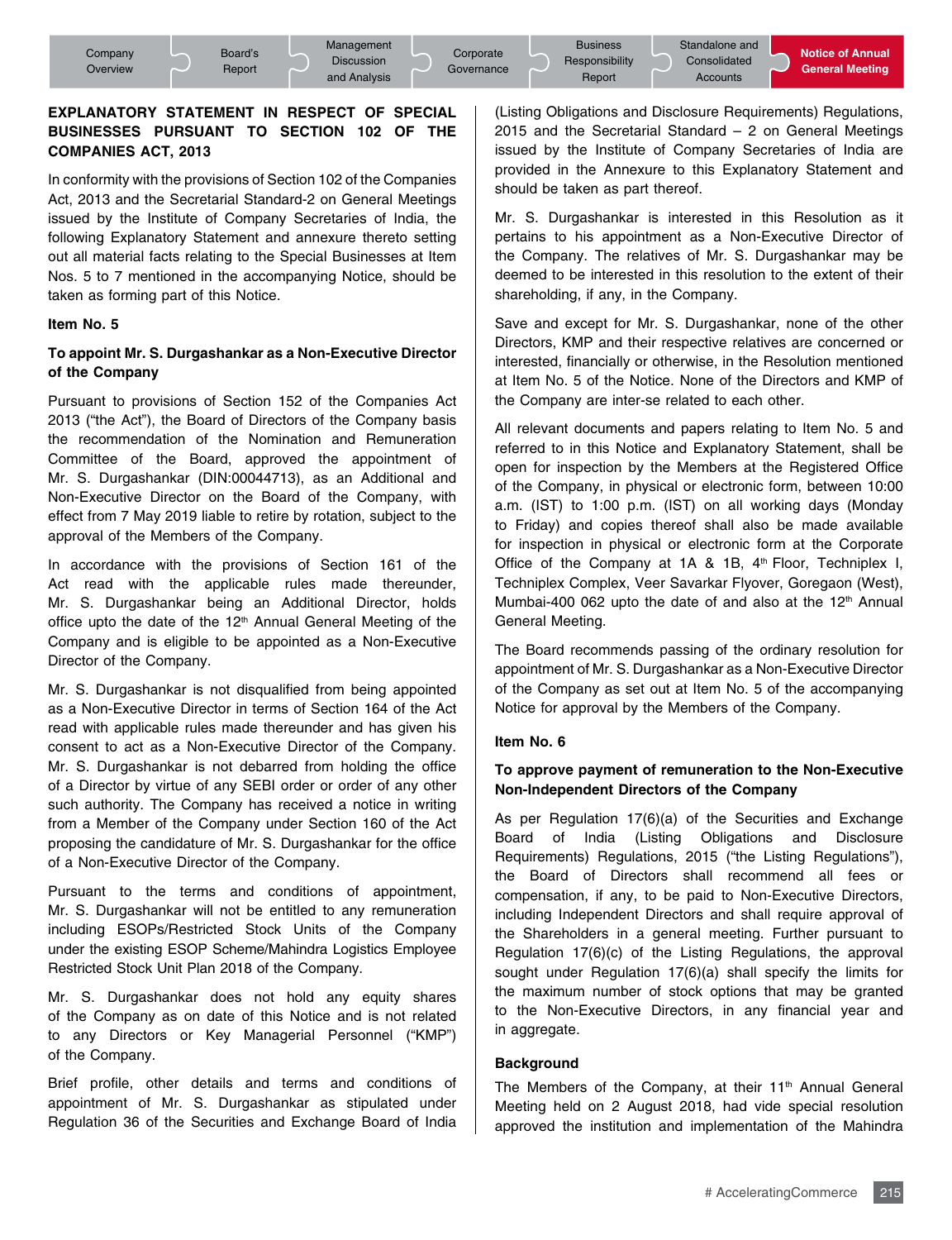# **Mahindra LOGISTICS**

Logistics Employee Restricted Stock Unit Plan 2018 ("RSU Plan") and accorded approval for grant of upto 10,50,000 Restricted Stock Units ("RSUs") to the eligible employees and Directors of the Company and to the eligible employees of the Holding Company under the said RSU Plan and in compliance with the Securities and Exchange Board of India (Share Based Employee Benefits) Regulations, 2014.

The RSU Plan approved by the Shareholders at the 11<sup>th</sup> Annual General Meeting held on 2 August 2018, includes grant of RSUs to the Non-Executive Non-Independent Directors of the Company.

As on 7 May 2019, the Board of the Company comprises of eight Directors, of whom three are Non-Executive Directors, four are Independent Directors and one is a Non-Executive Nominee Director. The Independent Directors of the Company are paid remuneration by way of commission as approved by the Shareholders vide resolution dated 27 July 2017, sitting fees for Board/Committee meetings attended by them and reimbursement of expenses for attending the Board/Committee meetings. They are not entitled to any stock options/RSUs as per Section 149(9) of the Companies Act, 2013 ("the Act") and Regulation 17(6)(d) of the Listing Regulations.

The Non-Executive Non-Independent Directors bring relevant knowledge and experience and provide valuable expertise in the Board's decision-making process.

Since inception, the Company has not paid any remuneration, in any form whatsoever, or sitting fees to the Non-Executive Non-Independent Directors of the Company. Further they do not hold any equity shares of the Company as on date of this Notice.

#### **Rationale and Proposal**

The Company is a portfolio company of Mahindra Partners, a private equity investment arm of Mahindra & Mahindra Limited and some of the Non-Executive Non-Independent Directors of the Company are senior Managing Partners of the same and exercise strategic oversight over the business and performance of the Company.

expect to the Members, approved grant of RSUs in terms of the<br>approval of the Members, approved grant of RSUs in terms of the<br>216 Annual Report 2018-19 Considering the rich experience and expertise brought to the Board by the Non-Executive Non-Independent Directors and to reward them for the significant contributions made by them in the growth story of the Company and keeping in mind their increased roles, responsibilities and obligations, considerable time devoted and contribution made by them in shaping and directing the future strategy of the Company, setting high corporate governance standards and processes, their future contribution towards propelling the Company performance, and to motivate them to enhance the Company's long-term stakeholders value, the Board of your Company, at its meeting held on 7 May 2019, basis the recommendation of the Audit Committee and Nomination and Remuneration Committee, subject to the

RSU Plan, to the Non-Executive Non-Independent Directors of the Company, within the approved aggregate limit of 10,50,000 RSUs, as approved by the Members of the Company at their meeting held on 2 August 2018, such that the maximum number of RSU's that may be granted to the Non-Executive Non-Independent Directors of the Company in any one financial year shall be upto 80,000 (Eighty Thousand) RSUs and in aggregate shall not exceed 80,000 (Eighty Thousand) RSUs.

#### **Key terms of the RSUs proposed to be granted**

The Members are further informed that terms and conditions of the grant of RSU's to Non-Executive Non-Independent Directors shall be determined by the Nomination and Remuneration Committee of the Board in accordance with the RSU Plan already approved by the Members at their Annual General Meeting held on 2 August 2018, as summarised hereunder:

- The Non-Executive Non-Independent Directors of the Company shall be allocated upto 80,000 (Eighty Thousand) RSUs in aggregate, to be granted in one or more financial years;
- The RSU Plan shall be administered by the Nomination and Remuneration Committee;
- The appraisal process for determining the eligibility shall be decided from time to time by the Nomination and Remuneration Committee;
- The broad criteria for appraisal and selection may include parameters like qualification and expertise, the length of association with the Company, their contributions to the growth of the Company over the years, time devoted and meetings attended, ability to contribute to the future growth of the Company, achievement of performance linked parameters, etc.;
- The number of RSUs that may be granted to any Non-Executive Non-Independent Director of the Company, in any year under the RSU Plan shall be less than 1% of the issued Equity Share Capital at the time of grant of option;
- The exercise price per RSU proposed to be granted to the Non-Executive Non-Independent Directors shall be the face value of the equity shares of the Company i.e.  $\bar{\tau}$  10/- (Rupees Ten Only);
- The RSUs granted shall vest not earlier than a statutory minimum period of one (1) year and not later than a maximum period of five (5) years from the date of grant;
- None of the Directors who are person(s) belonging to the Promoter Group or who either by himself or through his relatives or through any body corporate, directly or indirectly holds more than 10% of the outstanding equity shares of the Company, shall be entitled to RSUs;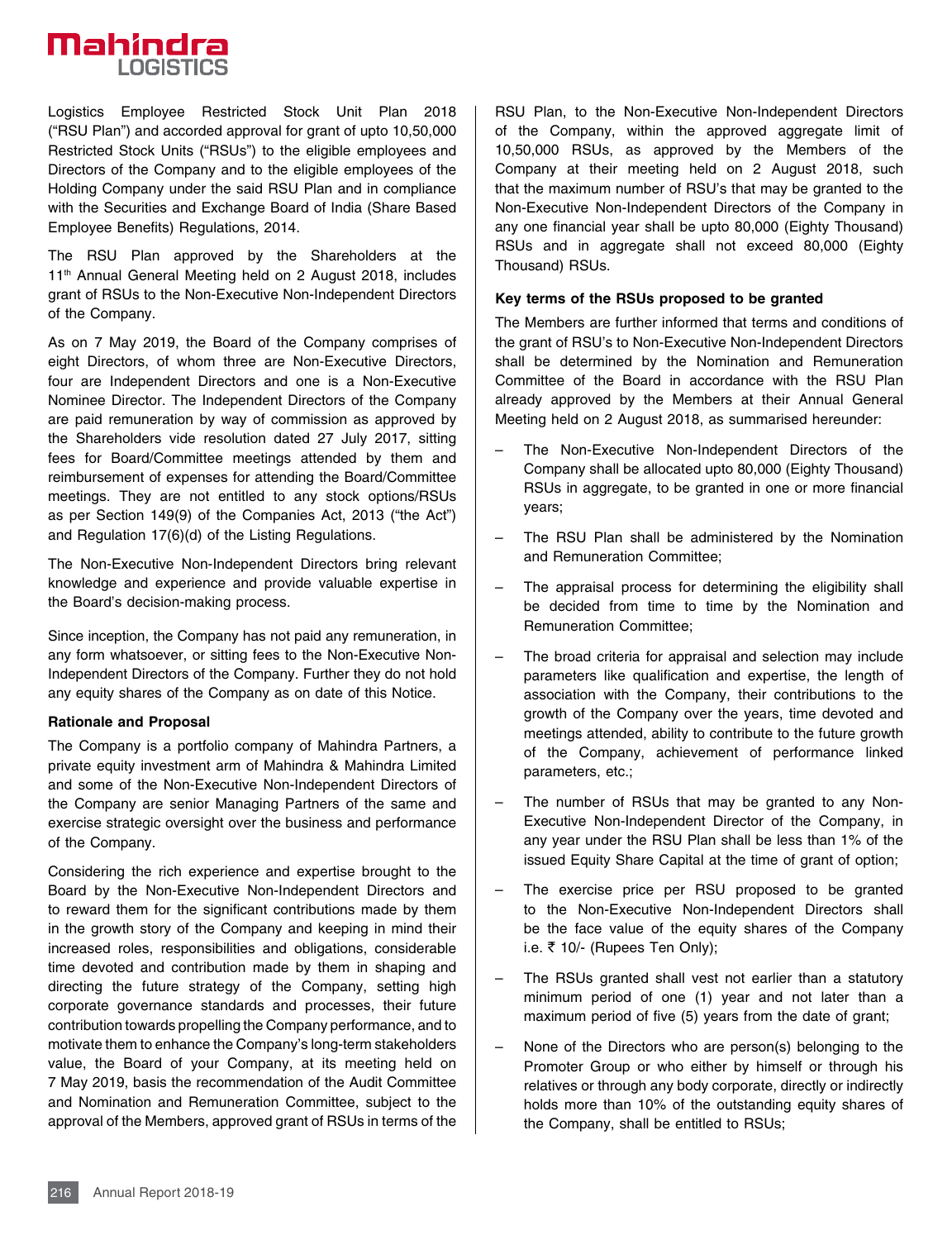- None of the Independent Directors of the Company and the Non-Executive Nominee Director shall be entitled to RSU's;
- Apart from the grant of RSU's as stated above, no monetary benefits are contemplated under the RSU Plan 2018.

As per Section 197 of the Act, approval of the Members is required by special resolution if the total remuneration payable to all the Non-Executive Directors of the Company exceeds 1% or 3% of the net profits of the Company, as the case may be, as computed in the manner laid down in Section 198 of the Act, or any statutory modification(s) or re-enactment thereof.

The Members are informed that pursuant to Section 2(78) of the Act, "remuneration" means any money, or its equivalent given or passed to any person for services rendered by him and includes perquisites as defined under the Income-tax Act, 1961. In terms of the Income-tax Act, 1961, perquisite value of the RSUs is computed taking into account the market price of the equity shares of the Company existing at the time of exercise. Hence total remuneration (including perquisite value of the RSUs exercised) payable to the Non-Executive Directors at the time of exercise of the RSUs may exceed 1% or 3%, as the case may be, of the then net profits of the Company computed in terms of Section 198 of the Act. Hence approval of the Members is sought through special resolution.

The proposed remuneration to the Non-Executive Non-Independent Directors is commensurate with the size and scale of the Company. Further the Company has not defaulted in payment of its dues to any Banks/Financial Institutions.

Save and except for the Non-Executive Non-Independent Directors of the Company who shall be entitled to grant of RSUs as aforesaid, and their relatives being interested to the extent of their Shareholding interest, if any in the Company, no other Director of the Company or Key Managerial Personnel of the Company and their relatives, are concerned or interested, financially or otherwise, in the Resolution set out at Item No. 6 above.

All relevant documents and papers relating to Item No. 6 as referred to in this Notice and Explanatory Statement, shall be open for inspection by the Members at the Registered Office of the Company, in physical or electronic form, between 10:00 a.m. (IST) to 1:00 p.m. (IST) on all working days (Monday to Friday) and copies thereof shall also be made available for inspection in physical or electronic form at the Corporate Office of the Company at  $1A \& 1B$ ,  $4<sup>th</sup>$  Floor, Techniplex I, Techniplex Complex, Veer Savarkar Flyover, Goregaon (West), Mumbai-400 062 upto the date of and also at the 12<sup>th</sup> Annual General Meeting.

Accordingly, the Board recommends passing of the special resolution set out at Item No. 6 for payment of remuneration to Non-Executive Non-Independent Directors of the Company for approval of the Members.

#### **Item No. 7**

#### **To approve entering into Material Related Party Transactions**

Pursuant to Regulation 23 of the Securities and Exchange Board of India (Listing Obligations and Disclosure Requirements) Regulations, 2015 ("the Listing Regulations"), all Material Related Party Transactions shall require approval of the Shareholders. The said Regulation further defines Material Related Party Transaction as a transaction entered/ to be entered into, individually or taken together with previous transactions, during a financial year, exceeding 10% of the annual consolidated turnover of a listed entity as per its last audited financial statements.

#### **Background**

The Members of the Company at their Extraordinary General Meeting, held on 23 October 2017, had accorded their approval for entering into Material Related Party Transactions with Mahindra & Mahindra Limited ("M&M")**,** Holding Company and a 'Related Party' under the provisions of the Companies Act, 2013 ("the Act") read with the rules made thereunder and the Listing Regulations, in ordinary course of business and on arms length basis for a period starting from date of listing of the Company's equity shares on stock exchanges (i.e. 10 November 2017) and ending on 31 March 2019.

The Board of Directors of the Company at their meeting held on 7 May 2019, basis the approval and recommendation of the Audit Committee and subject to approval of the Members, approved entering into Material Related Party Transactions with M&M, with effect from 1 April 2019, and every financial year thereafter, such that the maximum value of the Related Party Transactions with M&M, in aggregate does not exceed ₹ 3,500 crores in any one financial year.

#### **Rationale**

Your Company works closely with its Related Parties to achieve its business objectives and enters into various transactions with its Related Parties, from time to time, in the ordinary course of business and on arms length basis. Amongst the transactions that Company enters into with its Related Parties, only the transactions with M&M, Holding Company (holding 58.52% in the Company as on 31 March 2019) and a 'related party' under the provisions of the Act and the Listing Regulations are likely to exceed the threshold of Material Related Party Transactions within the meaning of Regulation 23 of the Listing Regulations and the Company's Policy on Materiality of and on dealing with Related Party Transactions ("Related Party Transaction Policy").

• with<br>upply<br>217 Your Company was established as a division of M&M in the year 2000 and demerged into a 100% subsidiary in the year 2008. A significant portion of the Company's revenue/turnover, constituting about 49% of Company's annual consolidated turnover as on 31 March 2019, is derived from business with M&M. Your Company plays a vital role in managing the supply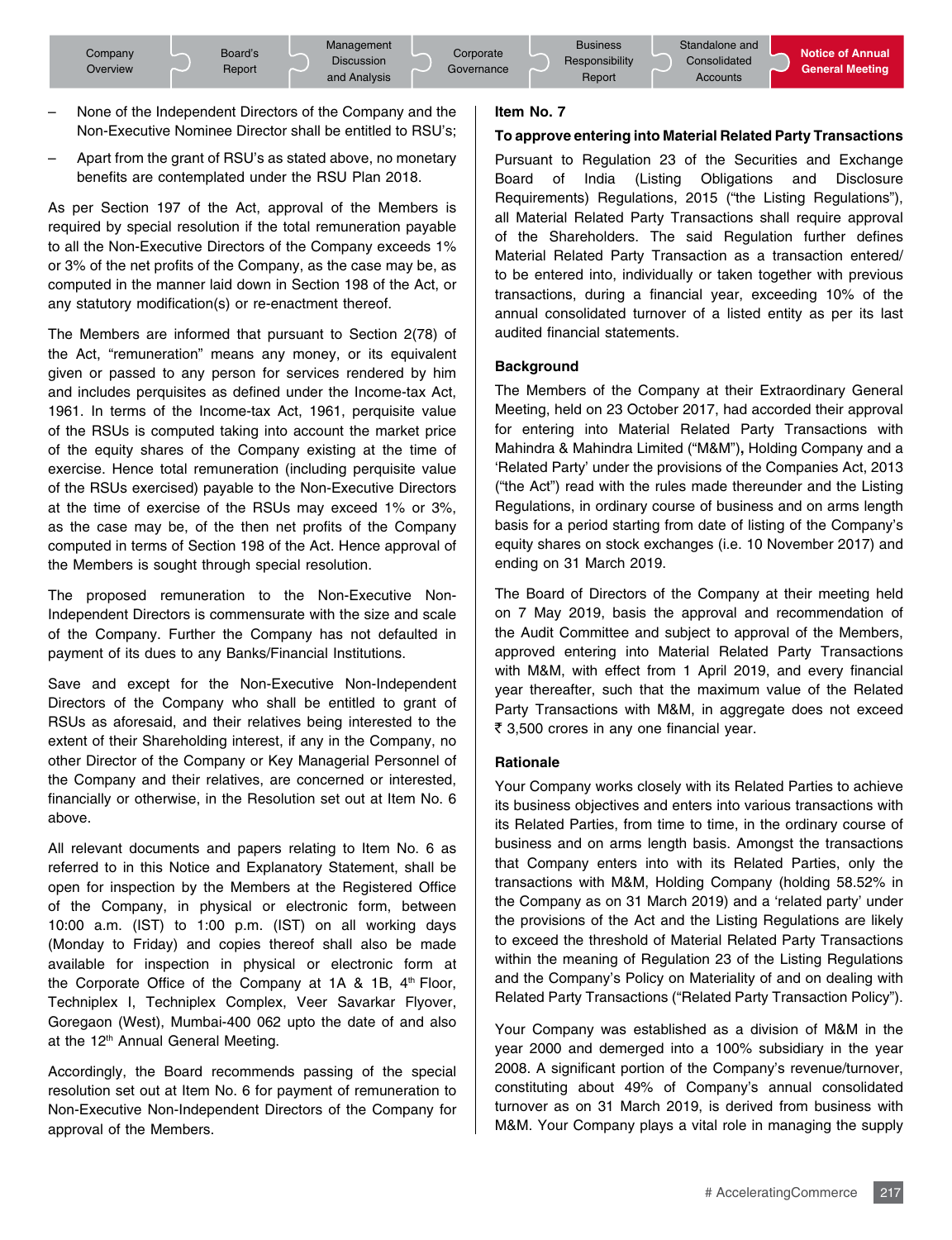

chain covering inbound, in-factory and outbound operations for the Auto and Farm Sector (AFS) of M&M.

In addition to contributing significantly to the Company's business, the Company's association with M&M and the Mahindra Group gives it significant credibility which has assisted the Company in building long-standing relationships with a large number of Non-Mahindra clients and business partners. In order to reduce the dependence on the automotive sector and risk of client concentration, the Company has taken steps to diversify both its customer base and industry verticals.

Details of transactions entered into by the Company with M&M as per Audited Standalone Financial Statements of the Company in the past two financial years is given hereunder for reference of the Members:

|                                 |            | $(5 \text{ in crores})$ |
|---------------------------------|------------|-------------------------|
| Nature of transactions with M&M | FY 2018-19 | FY 2017-18              |
| Rendering of services           | 1,892.50   | 1,658.18                |
| Availing of services            | 6.74       | 2.28                    |
| Purchase of assets              | 0.37       | 0.15                    |
| Reimbursements made             | 1.71       | 5.16                    |
| Reimbursements received         | 0.01       |                         |
| <b>Total</b>                    | 1,901.33   | 1,665.77                |
| % of Consolidated Revenues      | 49.37%     | 48.76%                  |

Transactions with M&M are expected to grow in future and the Company's revenue from M&M business in next few years is likely to be around 45-55% of the annual consolidated turnover of the Company.

#### **Proposal**

In line with the Company's vision of becoming a  $\bar{\tau}$  6,000 crores Logistics Provider by 2021 and keeping in mind the potential quantum of transactions with M&M over the next few years, it is proposed to seek approval of the Members for Related Party Transactions entered/to be entered into with M&M commencing from 1 April 2019 onwards, upto a maximum limit of  $\bar{\tau}$  3,500 crores per financial year.

The relevant information pertaining to transactions with M&M is given below:

| <b>Particulars</b>                                                               | <b>Information</b>                                                                                                                                                                                                                                                                                     |  |  |
|----------------------------------------------------------------------------------|--------------------------------------------------------------------------------------------------------------------------------------------------------------------------------------------------------------------------------------------------------------------------------------------------------|--|--|
| Name of the Related<br>Party                                                     | Mahindra & Mahindra Limited ("M&M")                                                                                                                                                                                                                                                                    |  |  |
| Nature of relationship                                                           | Holding Company of the Company                                                                                                                                                                                                                                                                         |  |  |
| Name of the Director<br>or Key Managerial<br>Personnel who is<br>related, if any | None of the Directors and Key Managerial<br>Personnel of the Company and their<br>relatives, are directly or indirectly, concerned<br>or interested, financially or otherwise, in<br>Item no. 7 of this Notice, except to the<br>extent of his/her respective shareholding,<br>if any, in the Company. |  |  |
| Annual Report 2018-19<br>218                                                     |                                                                                                                                                                                                                                                                                                        |  |  |

| <b>Particulars</b>                                                                                                    | <b>Information</b>                                                                                                                                                                                     |  |
|-----------------------------------------------------------------------------------------------------------------------|--------------------------------------------------------------------------------------------------------------------------------------------------------------------------------------------------------|--|
| Nature of the contracts/<br>arrangement/<br>transactions                                                              | Providing or availing of any kind<br>of<br>Services including Transportation Services,<br>Stores & Line Feed, Warehousing, Pre-<br>Outbound, Yard Management, Warehouse<br><b>Management Services;</b> |  |
|                                                                                                                       | Payment(s)/reimbursement(s)<br>against<br>services availed/rendered including shared<br>IT and other services:                                                                                         |  |
|                                                                                                                       | Payment of royalty towards usage of Trade<br>Mark/trade name*;                                                                                                                                         |  |
|                                                                                                                       | Purchase/sale of assets;                                                                                                                                                                               |  |
|                                                                                                                       | Providing<br>or availing loans/advances,<br>providing<br>or availing guarantee<br>or security for loans taken/given by the<br>Company;                                                                 |  |
|                                                                                                                       | Making investments;                                                                                                                                                                                    |  |
|                                                                                                                       | Sale, purchase or supply of<br>goods<br>or materials;                                                                                                                                                  |  |
|                                                                                                                       | Selling or otherwise disposing<br>of,<br>or buying of property(ies) of any kind,<br>leasing of property(ies) of any kind;                                                                              |  |
|                                                                                                                       | other transactions for transfer<br>Any<br>of resources, services or obligations.                                                                                                                       |  |
| Particulars/ Material<br>Terms of the contract/<br>arrangement/<br>transactions                                       | As per the terms of the respective contracts<br>or arrangements entered into or to be<br>entered into from time to time.                                                                               |  |
| <b>Monetary Value</b><br>of contracts/<br>arrangements/<br>transactions                                               | Upto ₹ 3,500 crores, individually or in<br>aggregate, per financial year, effective 1<br>April 2019                                                                                                    |  |
| Any other information<br>relevant or important<br>for the members to<br>take a decision on the<br>proposed resolution | The proposed transactions with M&M would<br>be in the ordinary course of business and<br>on arms length basis.                                                                                         |  |

\* The payments towards royalty for usage of Trade Mark/ Trade Name to M&M is within two percent of the annual consolidated turnover of the Company. Hence separate Shareholder approval is not required in terms of Regulation 23(1A) of the Listing Regulations for the same.

The Company would be revisiting the Material Related Party Transaction limits as proposed, periodically and in the event of any revisions required, shall seek requisite Shareholder approvals.

The Members are further informed that, the transactions entered/to be entered into by the Company with M&M would, at all times, continue to be in the ordinary course of business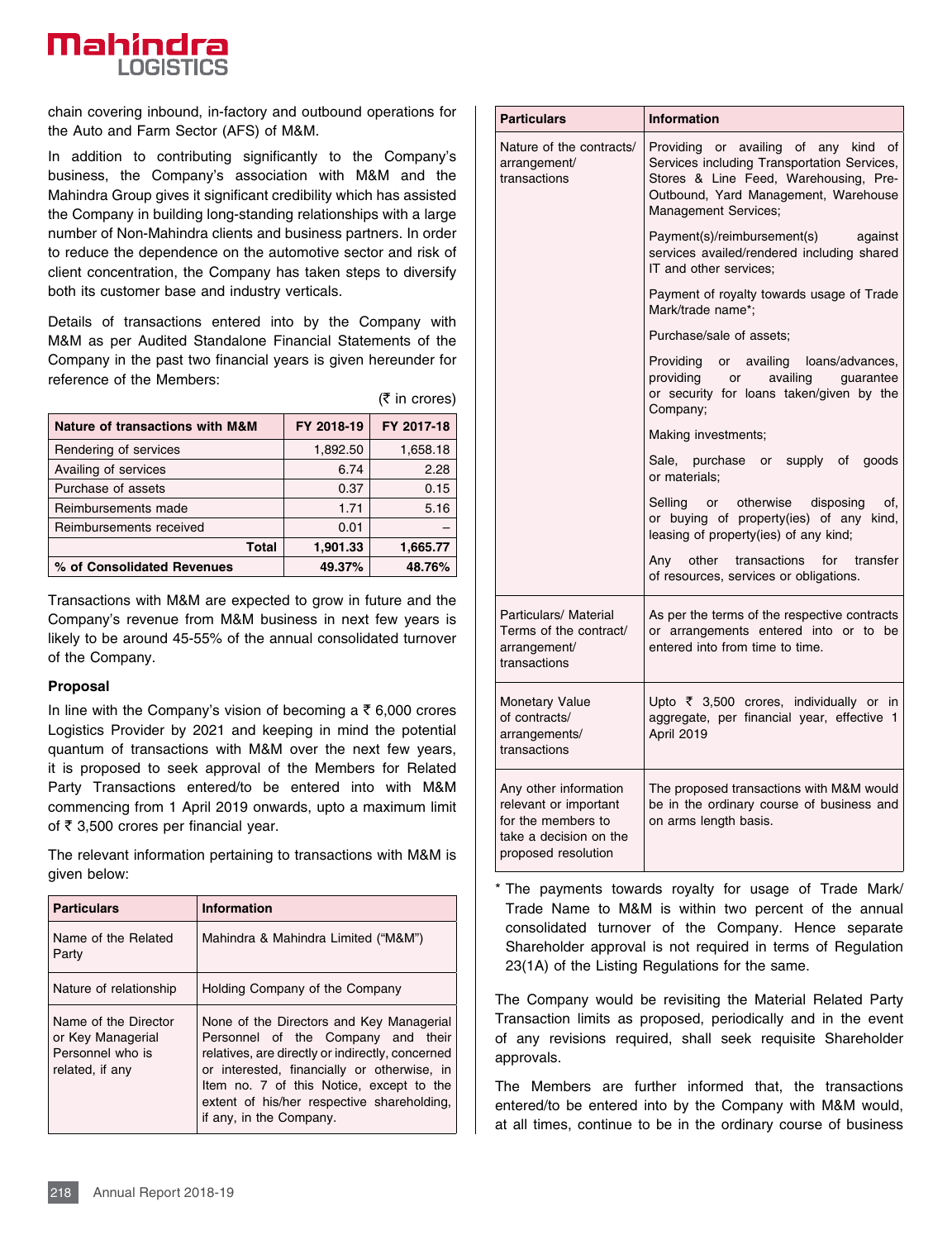

and at arms length, and subject to the annual omnibus approval within the proposed Material Related Party limits and quarterly review of the Audit Committee of the Board as per the Company's Related Party Transaction Policy, Regulation 23 of the Listing Regulations and Section 177 of the Act. Further as per Regulation 23 of the Listing Regulations, Related Party Disclosures shall be filed with Stock Exchanges where equity shares of the Company are listed, on a half yearly basis.

As per Regulation 23 of the Listing Regulations, as amended with effect from 1 April 2019, no Related Party shall vote to approve such resolution whether the entity is a Related Party to the particular transaction or not. Further as per Section 188 of the Act read with MCA circular no. 30/2014 dated 17 July 2014, no Member of the Company shall vote on any resolution, to approve any contract or arrangement which may be entered into by the Company, if such Member is a Related Party and interested in the said contract or arrangement. Accordingly, M&M, being a Member of the Company and a Related Party having interest in the ordinary resolution set out at Item no. 7 will not be entitled to vote on the said resolution. Non-interested Related Parties will be permitted to vote against the said resolution.

None of the Directors and Key Managerial Personnel of the Company and their relatives, are directly or indirectly, concerned or interested, financially or otherwise, in Resolution at Item No. 7 of this Notice, except to the extent of their respective shareholding, if any, in the Company. None of the Promoters, Directors and Key Managerial Personnel of the Company hold more than 2% of the paid up share capital of M&M.

All relevant documents and papers relating to Item No. 7 as referred to in this Notice and Explanatory Statement, shall be open for inspection by the Members at the Registered Office of the Company, in physical or electronic form, between 10:00 a.m. (IST) to 1:00 p.m. (IST) on all working days (Monday to Friday) and copies thereof shall also be made available for inspection in physical or electronic form at the Corporate Office of the Company at  $1A \& 1B$ ,  $4<sup>th</sup>$  Floor, Techniplex I, Techniplex Complex, Veer Savarkar Flyover, Goregaon (West), Mumbai-400 062 upto the date of and also at the Annual General Meeting.

The Board recommends passing of the ordinary resolution at Item No. 7 of this Notice for entering into Material Related Party Transactions with Mahindra & Mahindra Limited, Holding Company of the Company.

> By order of the Board **For Mahindra Logistics Limited**

#### **Brijbala Batwal**  Company Secretary

#### **Registered Office:**

Mahindra Towers, P. K. Kurne Chowk, Worli, Mumbai-400 018. CIN: L63000MH2007PLC173466 E-mail: cs.mll@mahindra.com Website: www.mahindralogistics.com Tel: +91 22 2490 1441; Fax: +91 22 2490 0833

Mumbai, 7 May 2019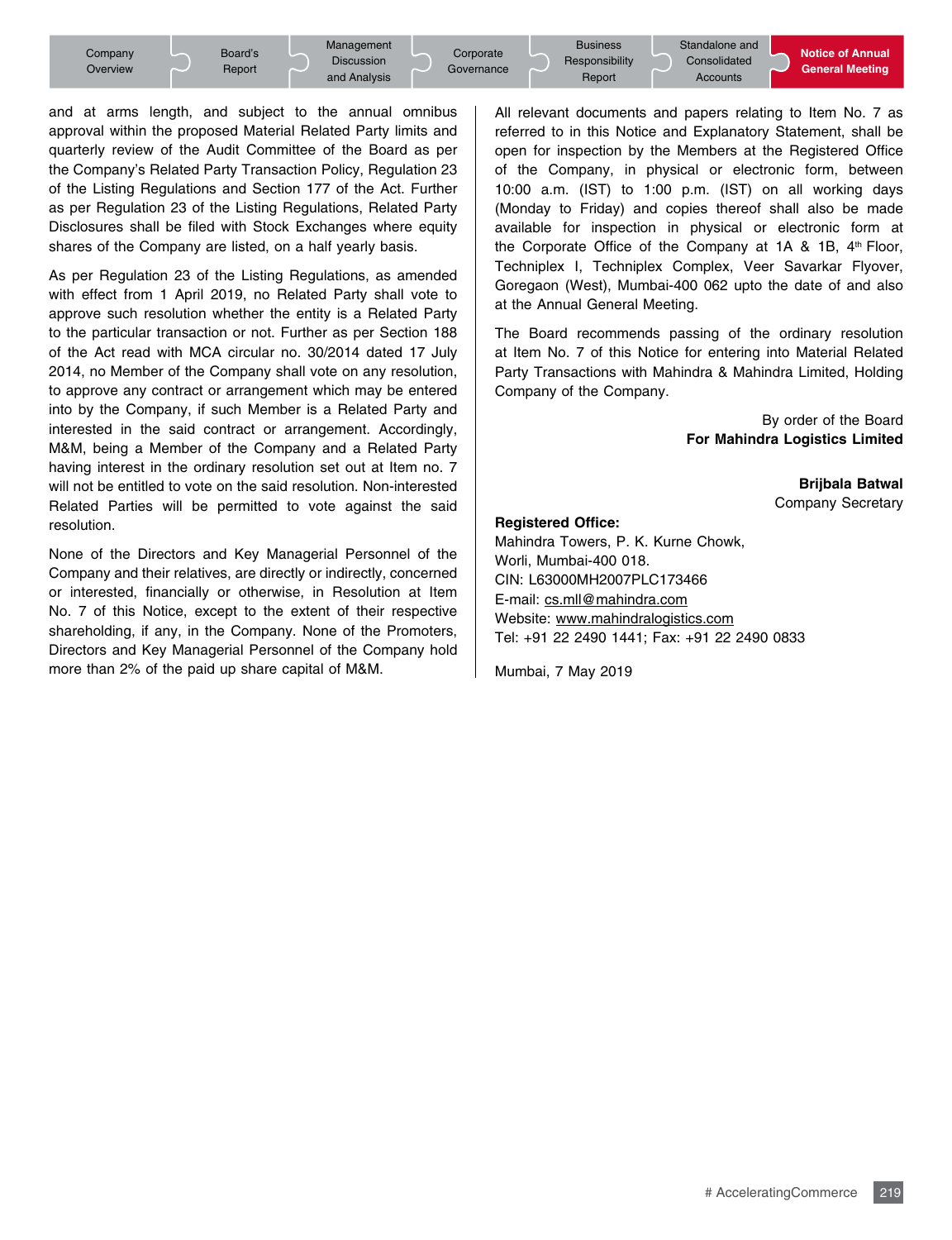## **Mahindra LOGISTICS**

## **Annexure to Item Nos. 4 and 5 of the Notice convening the 12th Annual General Meeting of the Company**

**Details of Directors seeking re-appointment and appointment at the 12th Annual General Meeting pursuant to Regulation 36 of the Securities and Exchange Board of India (Listing Obligations and Disclosure Requirements) Regulations, 2015 and clause 1.2.5 of Secretarial Standard – 2 on General Meetings issued by the Institute of Company Secretaries of India**

| <b>Resolution</b>                                                              | Item No. 4: Re-appointment of Director<br>retiring by Rotation                                                                                                                                                                                                                                                                                                                                                                                                                                                                                                                                                                                                                                                                                                                                                                                                                                                                                                                                                                                                                                      | Item No. 5: Appointment of Non-Executive<br><b>Director</b>                                                                                                                                                                                                                                                                                                                                                                                                                                                                                                                                                                                                                                                                                                                                                                                                                                                                                                                                                                                                                                                                                                                                                                                                              |  |
|--------------------------------------------------------------------------------|-----------------------------------------------------------------------------------------------------------------------------------------------------------------------------------------------------------------------------------------------------------------------------------------------------------------------------------------------------------------------------------------------------------------------------------------------------------------------------------------------------------------------------------------------------------------------------------------------------------------------------------------------------------------------------------------------------------------------------------------------------------------------------------------------------------------------------------------------------------------------------------------------------------------------------------------------------------------------------------------------------------------------------------------------------------------------------------------------------|--------------------------------------------------------------------------------------------------------------------------------------------------------------------------------------------------------------------------------------------------------------------------------------------------------------------------------------------------------------------------------------------------------------------------------------------------------------------------------------------------------------------------------------------------------------------------------------------------------------------------------------------------------------------------------------------------------------------------------------------------------------------------------------------------------------------------------------------------------------------------------------------------------------------------------------------------------------------------------------------------------------------------------------------------------------------------------------------------------------------------------------------------------------------------------------------------------------------------------------------------------------------------|--|
| <b>Name of Director</b>                                                        | Mr. Zhooben Bhiwandiwala, Chairman and<br><b>Non-Executive Director</b>                                                                                                                                                                                                                                                                                                                                                                                                                                                                                                                                                                                                                                                                                                                                                                                                                                                                                                                                                                                                                             | Durgashankar,<br>S.<br><b>Additional</b><br>Mr.<br>and<br><b>Non-Executive Director</b>                                                                                                                                                                                                                                                                                                                                                                                                                                                                                                                                                                                                                                                                                                                                                                                                                                                                                                                                                                                                                                                                                                                                                                                  |  |
| Director Identification Number (DIN)                                           | 00110373                                                                                                                                                                                                                                                                                                                                                                                                                                                                                                                                                                                                                                                                                                                                                                                                                                                                                                                                                                                                                                                                                            | 00044713                                                                                                                                                                                                                                                                                                                                                                                                                                                                                                                                                                                                                                                                                                                                                                                                                                                                                                                                                                                                                                                                                                                                                                                                                                                                 |  |
| Nationality                                                                    | Indian                                                                                                                                                                                                                                                                                                                                                                                                                                                                                                                                                                                                                                                                                                                                                                                                                                                                                                                                                                                                                                                                                              | Indian                                                                                                                                                                                                                                                                                                                                                                                                                                                                                                                                                                                                                                                                                                                                                                                                                                                                                                                                                                                                                                                                                                                                                                                                                                                                   |  |
| Date of first appointment on the Board                                         | 28 April 2009                                                                                                                                                                                                                                                                                                                                                                                                                                                                                                                                                                                                                                                                                                                                                                                                                                                                                                                                                                                                                                                                                       | 7 May 2019                                                                                                                                                                                                                                                                                                                                                                                                                                                                                                                                                                                                                                                                                                                                                                                                                                                                                                                                                                                                                                                                                                                                                                                                                                                               |  |
| Tenure with the Company                                                        | 10 years                                                                                                                                                                                                                                                                                                                                                                                                                                                                                                                                                                                                                                                                                                                                                                                                                                                                                                                                                                                                                                                                                            | Not Applicable since appointed w.e.f. 7 May 2019                                                                                                                                                                                                                                                                                                                                                                                                                                                                                                                                                                                                                                                                                                                                                                                                                                                                                                                                                                                                                                                                                                                                                                                                                         |  |
| Age                                                                            | 59 years                                                                                                                                                                                                                                                                                                                                                                                                                                                                                                                                                                                                                                                                                                                                                                                                                                                                                                                                                                                                                                                                                            | 59 years                                                                                                                                                                                                                                                                                                                                                                                                                                                                                                                                                                                                                                                                                                                                                                                                                                                                                                                                                                                                                                                                                                                                                                                                                                                                 |  |
| Qualifications                                                                 | Bachelor's degree in Commerce and qualified<br><b>Chartered Accountant</b>                                                                                                                                                                                                                                                                                                                                                                                                                                                                                                                                                                                                                                                                                                                                                                                                                                                                                                                                                                                                                          | Bachelor's degree in Commerce and qualified<br><b>Chartered Accountant</b>                                                                                                                                                                                                                                                                                                                                                                                                                                                                                                                                                                                                                                                                                                                                                                                                                                                                                                                                                                                                                                                                                                                                                                                               |  |
| Capacity                                                                       | Non-Executive Non-Independent Director                                                                                                                                                                                                                                                                                                                                                                                                                                                                                                                                                                                                                                                                                                                                                                                                                                                                                                                                                                                                                                                              | Non-Executive Non-Independent Director                                                                                                                                                                                                                                                                                                                                                                                                                                                                                                                                                                                                                                                                                                                                                                                                                                                                                                                                                                                                                                                                                                                                                                                                                                   |  |
| Brief resume, experience and specific<br>area of expertise in functional areas | Mr. Zhooben Bhiwandiwala has over 32 years<br>of experience in the finance, legal, cross<br>border M&A, HR, marketing, strategy and other<br>commercial functions. He had been involved<br>with international operations, investments in<br>new businesses, start-ups, joint ventures and<br>mergers and acquisitions during his deputation<br>to international assignments in Mahindra Group.<br>He is the chairman of the HR Academy at the<br>Mahindra Leadership University.<br>He is currently the President - Mahindra<br>Partners and Group Legal Head and a member<br>of the Mahindra Group Executive Board. He<br>currently heads the Mahindra Partners division<br>of Mahindra & Mahindra Limited.<br>Mr. Zhooben Bhiwandiwala is also a member of<br>the global advisory board of i-Probono, UK, and<br>Safe Kids Foundation, India. He is on Boards of<br>several Mahindra & Mahindra Group Companies<br>in India and abroad.<br>Mr. Zhooben Bhiwandiwala is an Alumni of<br>Harvard Business School where he had attended<br>the Advanced Management Program for<br>Senior Executives. | Mr. S. Durgashankar, is currently President -<br>Group M&A, Corporate Accounts and Group<br>Secretarial and Member of the Group Executive<br>Board at Mahindra & Mahindra Limited (M&M). He<br>is also Chairman of Mahindra Integrated Business<br>Solutions Pvt. Limited, the service center arm of<br>M&M. During his overall work experience of over<br>3 decades, he has handled a wide spectrum of<br>Corporate Finance assignments at senior levels<br>and has rich M&A experience. At M&M, he has<br>also headed Treasury and Investor Relations<br>and was instrumental in setting up the Mergers<br>& Acquisitions (M&A) division. Prior to his current<br>assignment, he was CFO of Mahindra Satyam<br>and was responsible for the company becoming<br>current with respect to its Indian GAAP reporting<br>requirements.<br>Mr. S. Durgashankar is an Alumni of Harvard<br>Business School where he had attended<br>the Advanced Management Program. He is<br>also a speaker at many fora on varied topics<br>in M&A and Finance. He was the recipient<br>of CFO 100 Awards in 2010, 2013 and 2014<br>for his contribution to Corporate Finance in<br>the area of M&A. He was also the recipient<br>of CFO India League of Excellence Award in<br>March 2015. |  |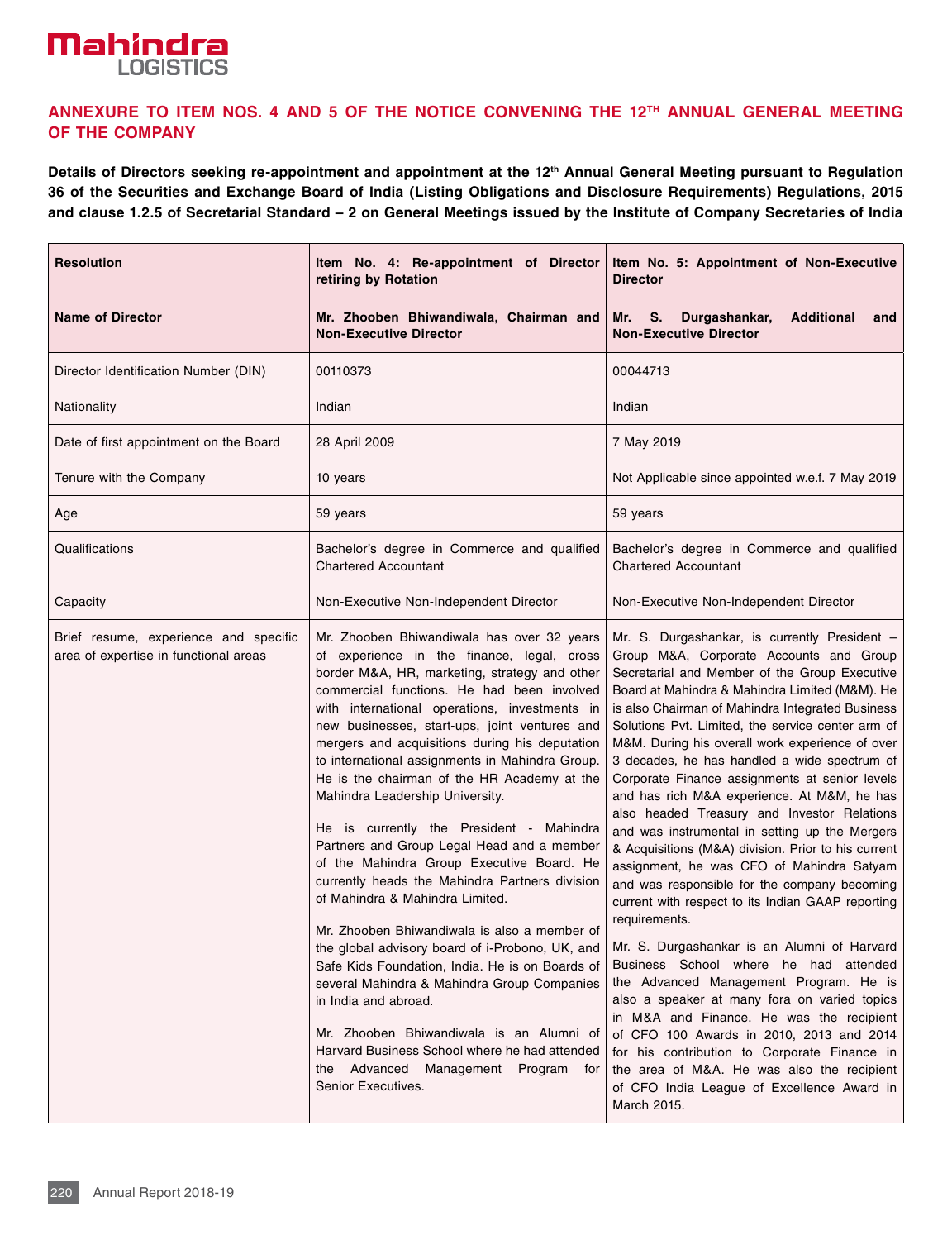| Company<br>Board's<br>Overview<br>Report                                                                                                            | Management<br><b>Business</b><br>Corporate<br><b>Discussion</b><br>Responsibility<br>Governance<br>Report<br>and Analysis                                                                                                                                                                                                                                                                                                                                                                                                                                                                                                                                                                                                                                                                                                                                                                                                                                                                                                                                                                                                                                                                                                                                                                                                                                                                                                                | Standalone and<br><b>Notice of Annual</b><br>Consolidated<br><b>General Meeting</b><br><b>Accounts</b>                                                                                                                                                                                                                                                                                                                                                                                                                                                                                                                                                                                       |
|-----------------------------------------------------------------------------------------------------------------------------------------------------|------------------------------------------------------------------------------------------------------------------------------------------------------------------------------------------------------------------------------------------------------------------------------------------------------------------------------------------------------------------------------------------------------------------------------------------------------------------------------------------------------------------------------------------------------------------------------------------------------------------------------------------------------------------------------------------------------------------------------------------------------------------------------------------------------------------------------------------------------------------------------------------------------------------------------------------------------------------------------------------------------------------------------------------------------------------------------------------------------------------------------------------------------------------------------------------------------------------------------------------------------------------------------------------------------------------------------------------------------------------------------------------------------------------------------------------|----------------------------------------------------------------------------------------------------------------------------------------------------------------------------------------------------------------------------------------------------------------------------------------------------------------------------------------------------------------------------------------------------------------------------------------------------------------------------------------------------------------------------------------------------------------------------------------------------------------------------------------------------------------------------------------------|
| <b>Resolution</b>                                                                                                                                   | Item No. 4: Re-appointment of Director<br>retiring by Rotation                                                                                                                                                                                                                                                                                                                                                                                                                                                                                                                                                                                                                                                                                                                                                                                                                                                                                                                                                                                                                                                                                                                                                                                                                                                                                                                                                                           | Item No. 5: Appointment of Non-Executive<br><b>Director</b>                                                                                                                                                                                                                                                                                                                                                                                                                                                                                                                                                                                                                                  |
| <b>Name of Director</b>                                                                                                                             | Mr. Zhooben Bhiwandiwala, Chairman and<br><b>Non-Executive Director</b>                                                                                                                                                                                                                                                                                                                                                                                                                                                                                                                                                                                                                                                                                                                                                                                                                                                                                                                                                                                                                                                                                                                                                                                                                                                                                                                                                                  | Durgashankar,<br><b>Additional</b><br>Mr.<br>S.<br>and<br><b>Non-Executive Director</b>                                                                                                                                                                                                                                                                                                                                                                                                                                                                                                                                                                                                      |
| List of directorships<br>in<br>other<br>Body<br>Corporates<br>Chairman in the Committees of the<br>Boards of companies in which he is a<br>Director | Indian companies<br>Mahindra Logistics Limited (Listed)<br>Mahindra CIE Automotive Limited (Listed)<br>$\overline{\phantom{0}}$<br>Mahindra Intertrade Limited<br>$\overline{\phantom{0}}$<br>Mumbai Mantra Media Limited<br>$\overline{\phantom{0}}$<br><b>Mahindra Retail Limited</b><br>$\overline{\phantom{0}}$<br>Mahindra Auto Steel Private Limited<br>$\overline{\phantom{0}}$<br>Mahindra Susten Private Limited<br>$\overline{\phantom{0}}$<br>Mahindra Marine Private Limited<br>$\overline{\phantom{0}}$<br>Ekatra Hospitality Ventures Private Limited<br>—<br>Cinestaan Digital Private Limited<br>—<br>Mahindra Tsubaki Conveyor Systems Private<br>—<br>Limited<br><b>Brainbees Solutions Private Limited</b><br><b>Body Corporates</b><br>Mahindra MiddleEast Electrical Steel Service<br>Centre (FZC), UAE<br>The East India Company Group Limited BVI<br>$\overline{\phantom{0}}$<br>Mahindra Finance USA LLC, USA<br>Mahindra Tractor Assembly Inc.,<br><b>USA</b><br>(GENZE)<br>The Mahindra Foundation, UK<br>Scoot Networks, Inc. (USA)<br>East India Company GIN Limited (UK)<br>-<br>East India Company Fine Foods Limited (UK)<br>Mahindra Automotive Mauritius Limited<br>PT Mahindra Accelo Steel Indonesia<br>Mahindra Intertrade Limited - Corporate<br>Social Responsibility Committee<br>Mumbai Mantra Media Limited - Nomination<br>and Remuneration Committee<br>Mahindra Auto Steel Private Limited - | Indian companies<br>$\overline{a}$<br>Mahindra Logistics Limited (Listed)<br>Mahindra EPC Irrigation Limited (Listed)<br>-<br>Swaraj Engines Limited (Listed)<br>Mahindra Integrated Business Solutions<br>$\qquad \qquad -$<br><b>Private Limited</b><br>Mahindra HZPC Private Limited<br>Mahindra Vehicle Manufacturers Limited<br>Mahindra Agri Solutions Limited<br>$\overline{\phantom{0}}$<br>Mahindra Holdings Limited<br><b>Body Corporates</b><br>Mitsubishi Mahindra Agricultural Machinery<br>$\overline{\phantom{0}}$<br>Co. Limited<br>Mahindra Automotive Mauritius Limited<br>Mahindra HZPC Private Limited - Audit<br>$\overline{\phantom{0}}$<br>Committee                  |
| Membership in the Committees of the<br>Boards of companies in which he is a<br>Director                                                             | Audit Committee and Corporate Social<br><b>Responsibility Committee</b><br>Mahindra Logistics Limited - Nomination and<br><b>Remuneration Committee</b><br>Mahindra Retail Limited - Audit Committee,<br>Nomination and Remuneration Committee<br>and<br>Corporate<br>Social<br>Responsibility<br>Committee<br>Susten<br>Mahindra<br>Private<br>Limited<br>$\qquad \qquad -$<br>Finance, Accounts and Audit Committee<br>(non-mandatory Committee)                                                                                                                                                                                                                                                                                                                                                                                                                                                                                                                                                                                                                                                                                                                                                                                                                                                                                                                                                                                       | $\overline{\phantom{0}}$<br>Mahindra<br>Logistics<br>Limited<br>Audit<br>$\overline{\phantom{m}}$<br>Stakeholders'<br>Relationship<br>Committee,<br>Committee<br>and<br>Corporate<br>Social<br><b>Responsibility Committee</b><br>Mahindra EPC Irrigation Limited - Audit<br>Committee, Nomination and Remuneration<br>Committee<br>and<br>Corporate<br>Social<br><b>Responsibility Committee</b><br>Swaraj Engines Limited - Audit Committee<br>Mahindra Vehicle Manufacturers Limited -<br>Audit Committee and Committee of<br><b>Strategic Investments</b><br>Mahindra Agri Solutions Limited - Audit<br>Committee, Risk Management Committee<br>and Committee of Directors for Borrowing |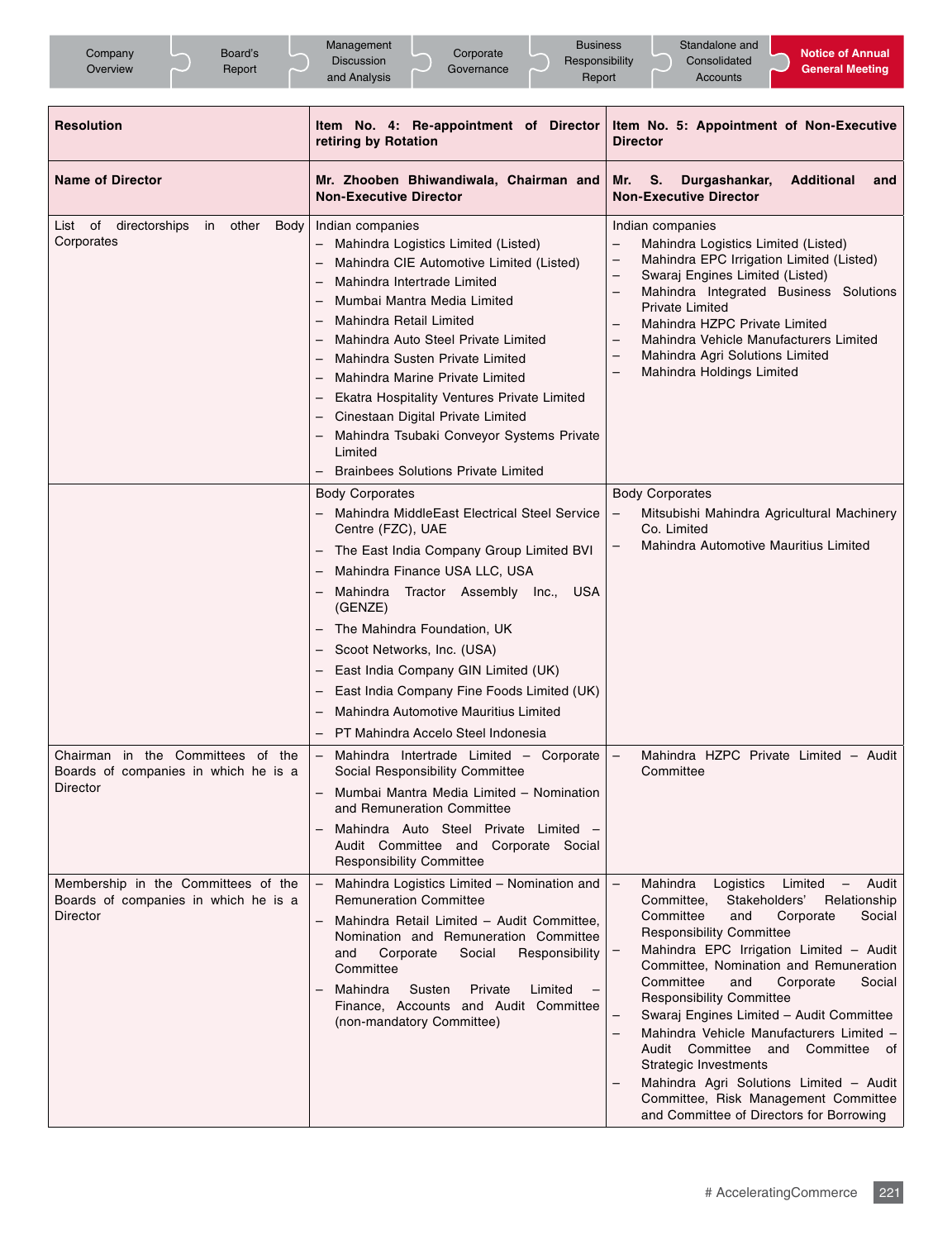

| <b>Resolution</b>                                                                                                | Item No. 4: Re-appointment of Director<br>retiring by Rotation                                                                                                                                                                                                                                                                                                                                                                                                                                                                                                                               | Item No. 5: Appointment of Non-Executive<br><b>Director</b>                          |
|------------------------------------------------------------------------------------------------------------------|----------------------------------------------------------------------------------------------------------------------------------------------------------------------------------------------------------------------------------------------------------------------------------------------------------------------------------------------------------------------------------------------------------------------------------------------------------------------------------------------------------------------------------------------------------------------------------------------|--------------------------------------------------------------------------------------|
| <b>Name of Director</b>                                                                                          | Mr. Zhooben Bhiwandiwala, Chairman and<br><b>Non-Executive Director</b>                                                                                                                                                                                                                                                                                                                                                                                                                                                                                                                      | Durgashankar,<br><b>Additional</b><br>Mr. S.<br>and<br><b>Non-Executive Director</b> |
| Number of equity shares held in the<br>Company with by themselves or on<br>beneficial basis for any other person | Nil                                                                                                                                                                                                                                                                                                                                                                                                                                                                                                                                                                                          | Nil                                                                                  |
| Last drawn remuneration from the Company                                                                         | Nil                                                                                                                                                                                                                                                                                                                                                                                                                                                                                                                                                                                          | Not Applicable since appointed with effect from<br>7 May 2019.                       |
| Terms and Conditions of appointment/<br>re-appointment                                                           | Non-Executive Director, liable to retire by<br>rotation.                                                                                                                                                                                                                                                                                                                                                                                                                                                                                                                                     | Non-Executive<br>Director, liable to retire by<br>rotation.                          |
| Details of remuneration sought to be paid                                                                        | the<br>capacity<br>of<br>Non-Executive<br>In.<br>Non-Independent Director of the Company<br>and subject to approval of the Members at the<br>12 <sup>th</sup> Annual General Meeting, Mr. Zhooben<br>Bhiwandiwala would be eligible for certain<br>number of Restricted Stock Units ("RSUs") to be<br>determined by the Nomination and Remuneration<br>Committee in accordance with the Mahindra<br>Logistics Employee Restricted Stock Unit Plan<br>2018, approved by the Members of the Company<br>on 2 August 2018. The RSUs granted would be<br>within the overall limit of 80,000 RSUs. | Nil                                                                                  |
| Number of meetings attended during the<br>year 2018-19                                                           | Board Meetings: 8 out of 8 (100%)<br>Nomination and Remuneration<br>Committee<br>Meetings: 6 out of 6 (100%)                                                                                                                                                                                                                                                                                                                                                                                                                                                                                 | Not Applicable since appointed with effect from<br>7 May 2019.                       |
| Relationship with other Directors/KMP/<br>Manager                                                                | He is not related to any other Directors/KMP of<br>the Company.                                                                                                                                                                                                                                                                                                                                                                                                                                                                                                                              | He is not related to any other Directors/KMP<br>of the Company.                      |

By order of the Board **For Mahindra Logistics Limited**

> **Brijbala Batwal**  Company Secretary

**Registered Office:**

Mahindra Towers, P. K. Kurne Chowk, Worli, Mumbai-400 018. CIN: L63000MH2007PLC173466 E-mail: cs.mll@mahindra.com Website: www.mahindralogistics.com Tel: +91 22 2490 1441; Fax: +91 22 2490 0833

Mumbai, 7 May 2019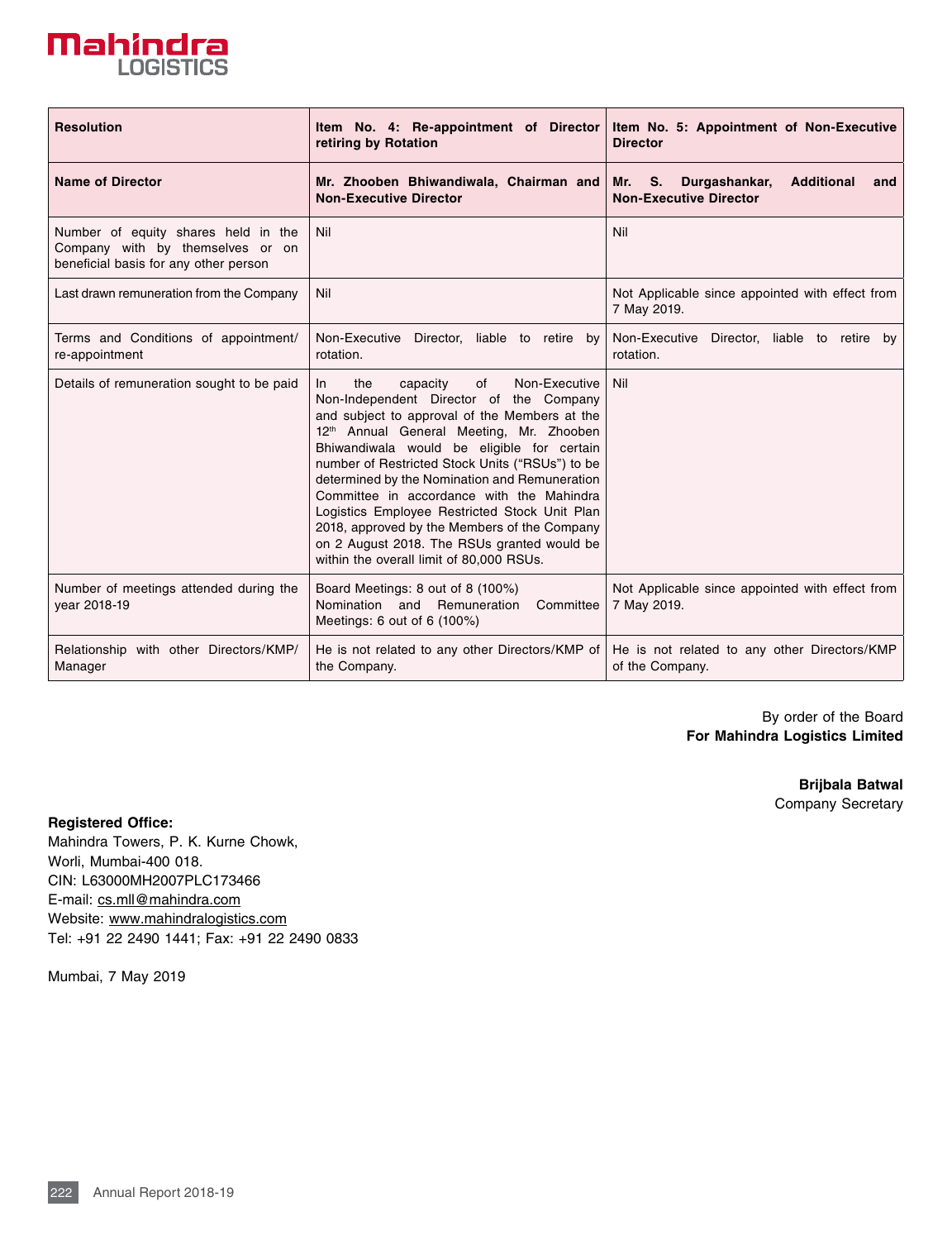

## **MAHINDRA LOGISTICS LIMITED**

**Registered Office:** Mahindra Towers, P. K. Kurne Chowk, Worli, Mumbai-400 018.

**Website:** www.mahindralogistics.com • **E-mail:** cs.mll@mahindra.com

**Phone:** +91 22 2490 1441 • **Fax:** +91 22 2490 0833

**CIN:** L63000MH2007PLC173466 • **ISIN:** INE766P01016

Dear Member(s),

**Re: Request to opt for 'Green' mode of communication and update your Bank Account details for seamless payment of Dividend**



**We request you to support the GREEN Initiative by registering/updating your e-mail address for receipt of Annual Reports and other communications through e-mail.**

**Save the Environment..Go Green**

Your Company fully supports the Green Initiative of the Ministry of Corporate Affairs ("MCA") and the MCA circulars issued in this regard permits companies to serve the Notices of general meetings/postal ballots, Annual Reports etc. to the Members through the electronic mode instead of sending the physical copy of the document(s). This commendable green initiative of the Government to protect the environment by reducing consumption of paper also helps in prompt receipt of Notices and communications by Members, reduces costs and avoids delays in transit.

Even after registering for receiving documents through e-mail, Members will still be entitled to receive the Annual Report and all such communications in physical form, upon request made to the Company/the Registrar and Share Transfer Agent.

**We request you to update your Bank Account details for seamless payment of Dividend through electronic mode directly to your Bank Account**



The Securities and Exchange Board of India has mandated that the Bank Accounts details furnished by Depositories (in case of equity shares held in dematerialized form) and maintained by the Registrar and Share Transfer Agent of the Company (in case of equity shares held in physical form) shall be used for payment of Dividend to Members electronically.

#### **Procedure for updation of details:**

**Members holding equity shares in dematerialized mode,** are requested to contact their respective **Depository Participant only** for registering/ updating their e-mail address & contact information and providing/updating their Bank Account details. The Registrar and Share Transfer Agent of the Company cannot take on record any details/updates and the same needs to be routed only through your respective Depository Participant.

**Members holding equity shares in physical form** can update their Bank Account details, in case of any change therein, by submitting a written request to Link Intime.

Members who have already registered their e-mail address, will receive this Annual Report electronically through e-mail. This Annual Report is also available on our website http://www.mahindralogistics.com. We wish to place on record our deep gratitude for your support to our Green Initiative.

Soliciting your whole hearted co-operation to our Go-Green initiative and continued patronage.

Thanking you, For **Mahindra Logistics Limited**

**Brijbala Batwal** Company Secretary

Mumbai 7 May 2019